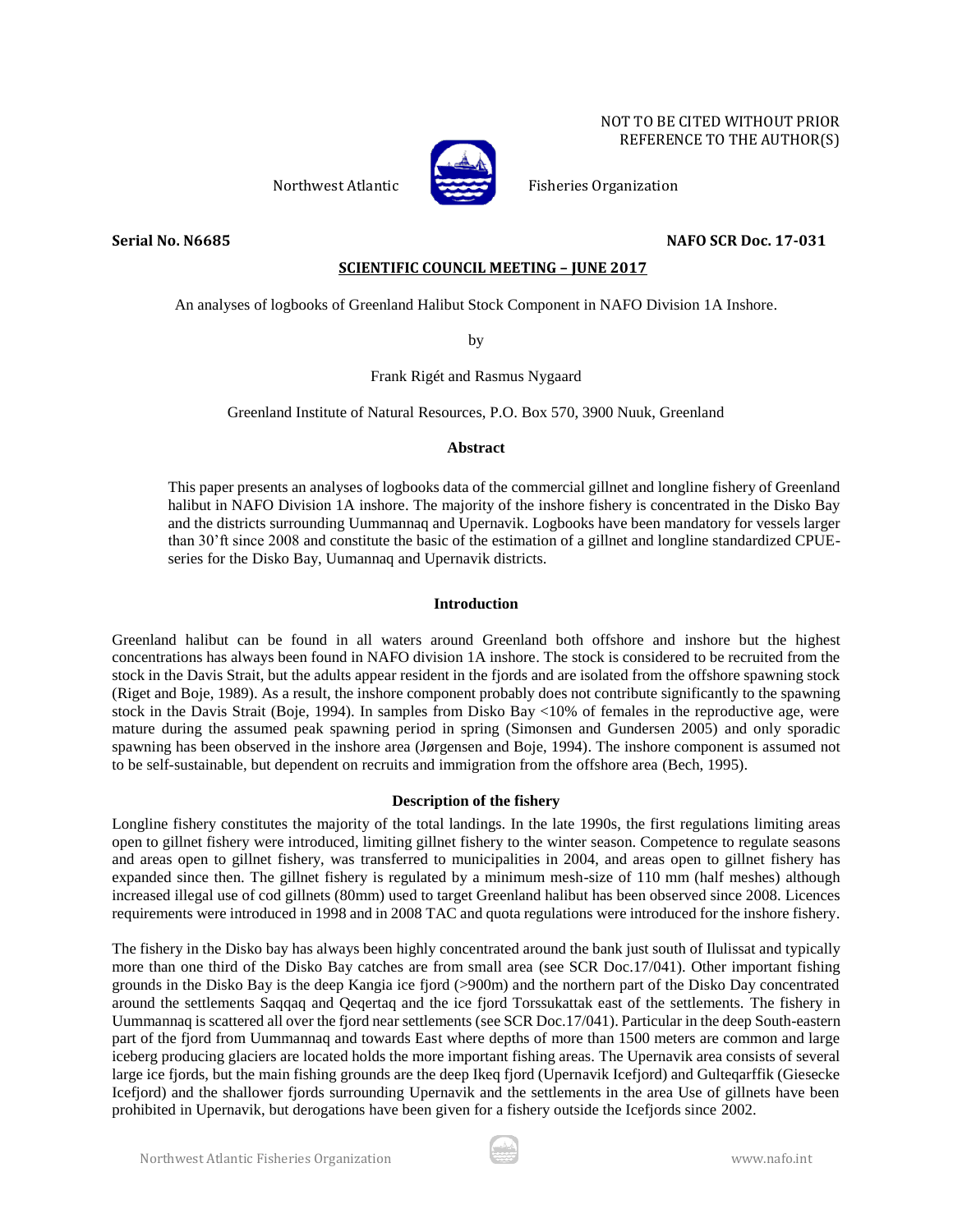### **Logbook data**

2

Logbooks have been mandatory for vessels greater than 30'ft (9,4 m) since 2008. Data on the all inshore landings are reported to the Greenland Fishery Licence Authority (GFLK). Factories receiving the catch gather information on the fishery, including effort and location on individual fishing events and send the data to GFLK on a weekly basis.

## *Logbook CPUE*

A general linear model (GLM) with year, month and boat as factors was applied to the longline and gillnet fishery logbook data since 2008. Only longline setting with more than 200 hooks and gillnets with catches between 50 and 200 kg/gillnet were included to omit obvious outlier values. CPUE observations were log-transformed prior to the GLM analysis. Least-mean square estimates were used as standardized CPUE series.

### **Disko Bay**

The longline logbook catch's in 2007 and 2008 were very low (Table 1) and were not included in the analyses. In most years the logbook catch constituted around 30% of the total longline catch (Table 1). The GLM model explained 22% of the total variation (Appendix 1). The mean log-CPUE and the standardised log-CPUE series was rather similar showing a decreasing trend since 2009, however the log-CPUE increased from 2015 to 2016 (Fig. 1).

The gillnet logbook catch's constituted ca. 32 to 54% of the total gillnet catch in the period from 2011 and onward (Table 1). The GLM model explained 28% of the total variation (Appendix 2). The standardized gillnet log-CPUE series has been rather stable since 2011 (Fig. 2).

### **Uumannaq**

The longline logbook catch's constituted around 15% except in 2007 when logbooks was not mandatory, and therefore omitted in the analyses (Table 2). In most years with known separation of the total catch on longline and gillnet catch's, the logbook longline catch constituted around 15% of the total longline catch (Table 2). The GLM model explained 19% of the total variation (Appendix 3). No change in the standardized gillnet log-CPUE had occurred from 2015 to 2016 after it was at a somewhat higher level in the period from 2010 to 2014 (Fig. 3).

The gillnet logbook catch's constituted ca. 26 to 53% of the total gillnet catch in the period from 2011 to 2014 but decreased to about 7% in 2015 and 2016 (Table 2). The GLM model explained 27% of the total variation (Appendix 4). After a drop in 2012 the standardized gillnet log-CPUE had been stable (Fig. 4).

## **Upernavik**

The longline logbook catch's constituted a lower part of the total longline catch in 2015 and 2016 (ca. 16%) compared to earlier years (Table 3). The GLM model included longline CPUE data from 2007 to 2016 and explained 25% of the total variation (Appendix 5). Since 2007 the longline CPUE has gradually decreased and were in 2015 and 2016 at the lowest level observed in the period. (Fig. 5).

The gillnet logbook catch's constituted ca. 20 to 37% of the total gillnet catch in the period from 2009 to 2014 but decreased to about 9% in 2015 and 2016 (Table 3). The GLM model explained 37% of the total variation (Appendix 6). Similar to the longline CPUE has the gillnet CPUE gradually decreased since 2009 and was in 2016 at its lowest observed in the period (Fig. 6).

### **Discussion**

A gradual shift towards using illegal (legal for cod) 80mm gillnets (halfmesh) from mandatory 110 mm gillnets has been observed in recent years in the Disko Bay, Using more fine meshed gillnets will mean a greater overlap between the selection curve and the underlying population and therefore a more efficient gear. The use of finer meshed gillnets is a way for the fishermen to compensate for a decreasing stock (where larger fish have been lost and smaller fish remain) and maintain a higher CPUE.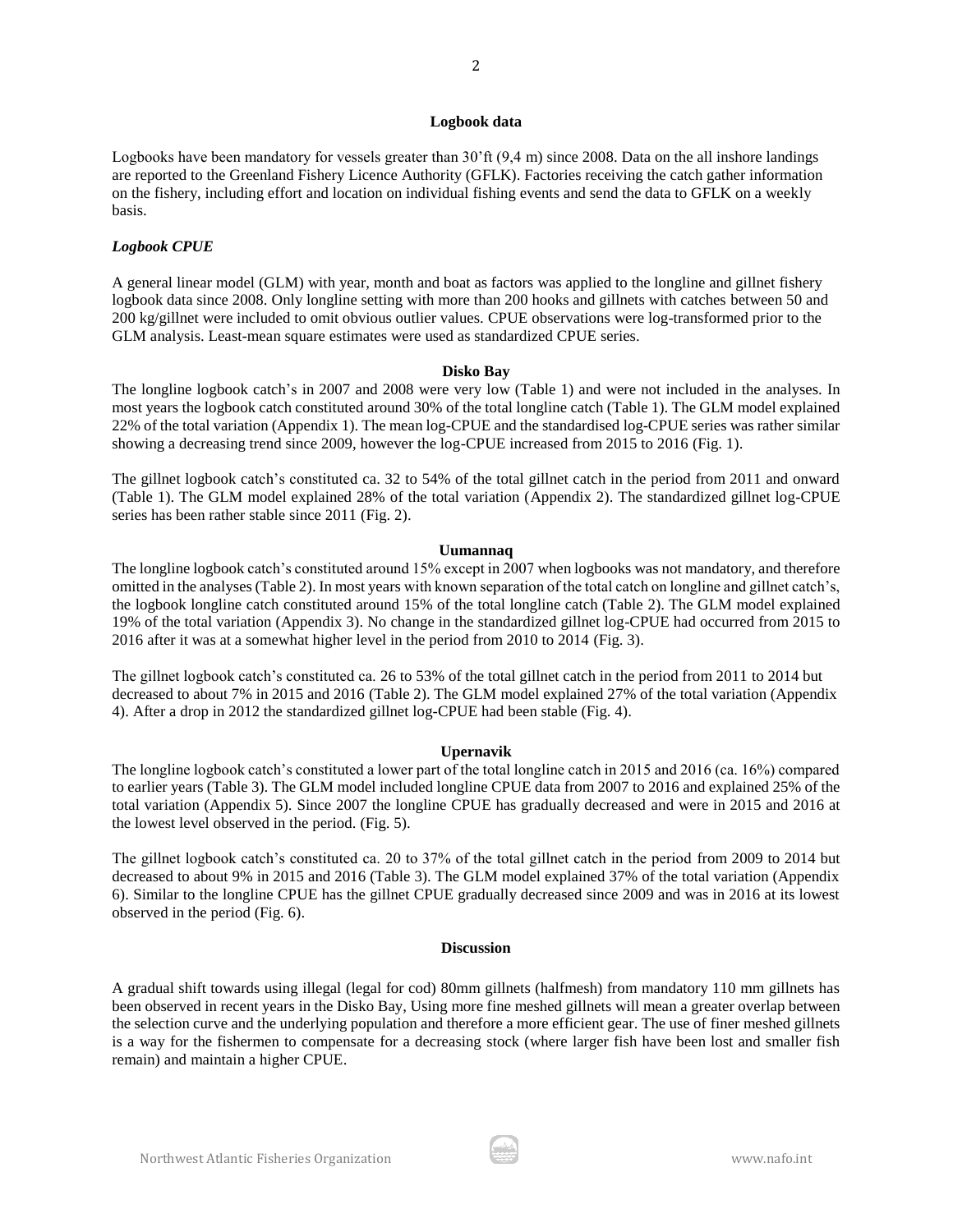| Year | Total catch of | No of    | Total longline | Total    | No of    | Total gillnet |
|------|----------------|----------|----------------|----------|----------|---------------|
|      | Longline       | Longline | logbook catch  | catch of | gillnet  | logbook       |
|      |                | settings | (t)            | gillnet  | settings | catch         |
| 2007 |                | 262      |                |          |          |               |
| 2008 |                | 338      |                |          |          |               |
| 2009 |                | 727      |                |          | 55       | 32            |
| 2010 | 7286           | 2035     | 1707 (23.4%)   | 1591     | 19       | 13 (0.8%)     |
| 2011 | 6043           | 2593     | 1764 (28.2%)   | 1368     | 1063     | 698 (51.0%)   |
| 2012 | 6901           | 2766     | 2147 (31.1%)   | 996      | 456      | 321(32.3%)    |
| 2013 | 7545           | 3221     | 2461 (32.6%)   | 1524     | 1225     | 828 (54.3%)   |
| 2014 | 7193           | 2708     | 2175 (30.2%)   | 1979     | 1167     | 934 (47.2%)   |
| 2015 | 7129           | 2340     | 1674 (32.8%)   | 1546     | 1249     | 809 (52.3%)   |
| 2016 |                | 2211     | 2104(%)        |          | 1341     | 896 (%)       |

Table 1. Disko bay logbooks data

Table 2. Uumannaq logbooks data

| Year | Total catch of | No of    | Total longline | Total    | No of    | Total gillnet |
|------|----------------|----------|----------------|----------|----------|---------------|
|      | Longline       | Longline | logbook catch  | catch of | gillnet  | logbook       |
|      |                | settings | (t)            | gillnet  | settings | catch         |
| 2006 |                | 57       | 46             |          |          |               |
| 2007 |                | 409      | 302            |          |          |               |
| 2008 |                | 390      | 353            |          |          |               |
| 2009 |                | 356      | 290            |          |          |               |
| 2010 | 5617           | 466      | 389 (6.9%)     | 610      |          |               |
| 2011 | 5046           | 691      | 762 (15.1%)    | 1179     | 355      | 353 (29.9%)   |
| 2012 | 5847           | 871      | 969 (16.6%)    | 357      | 172      | 188 (52.7%)   |
| 2013 | 6639           | 1254     | 1140 (17.2%)   | 369      | 131      | 159 (35.5%)   |
| 2014 | 7800           | 1190     | 1312 (16.8%)   | 407      | 92       | 106 (26.0%)   |
| 2015 | 7279           | 1179     | 1055 (14.5%)   | 962      | 63       | 71 (7.4%)     |
| 2016 |                | 1305     | 1351 (%)       |          | 83       | 73 (%)        |

# Table 3. Upernavik logbooks data

| Year | Total catch of | No of    | Total longline | Total    | No of    | Total gillnet |
|------|----------------|----------|----------------|----------|----------|---------------|
|      | Longline       | Longline | logbook catch  | catch of | gillnet  | logbook       |
|      |                | settings | (t)            | gillnet  | settings | catch         |
| 2006 |                | 170      | 158            |          |          |               |
| 2007 |                | 1932     | 1607           |          |          |               |
| 2008 |                | 1849     | 1491           |          |          |               |
| 2009 |                | 1819     | 1611           |          | 151      |               |
| 2010 | 5443           | 2534     | 2114 (38.8%)   | 411      | 239      | 84 (20.4%)    |
| 2011 | 6176           | 2471     | 1992 (32.3%)   | 362      | 572      | 122 (33.7%)   |
| 2012 | 6204           | 2153     | 2136 (34.4%)   | 514      | 632      | 188 (36.6%)   |
| 2013 | 5606           | 1415     | 1235 (22.0%)   | 433      | 619      | 159 (36.7%)   |
| 2014 | 6964           | 1822     | 1820 (26.1%)   | 409      | 153      | 106 (25.9%)   |
| 2015 | 5491           | 996      | 877 (16.0%)    | 782      | 381      | 71 (9.1%)     |
| 2016 |                | 896      | 730 (%)        |          | 378      | 73 (%)        |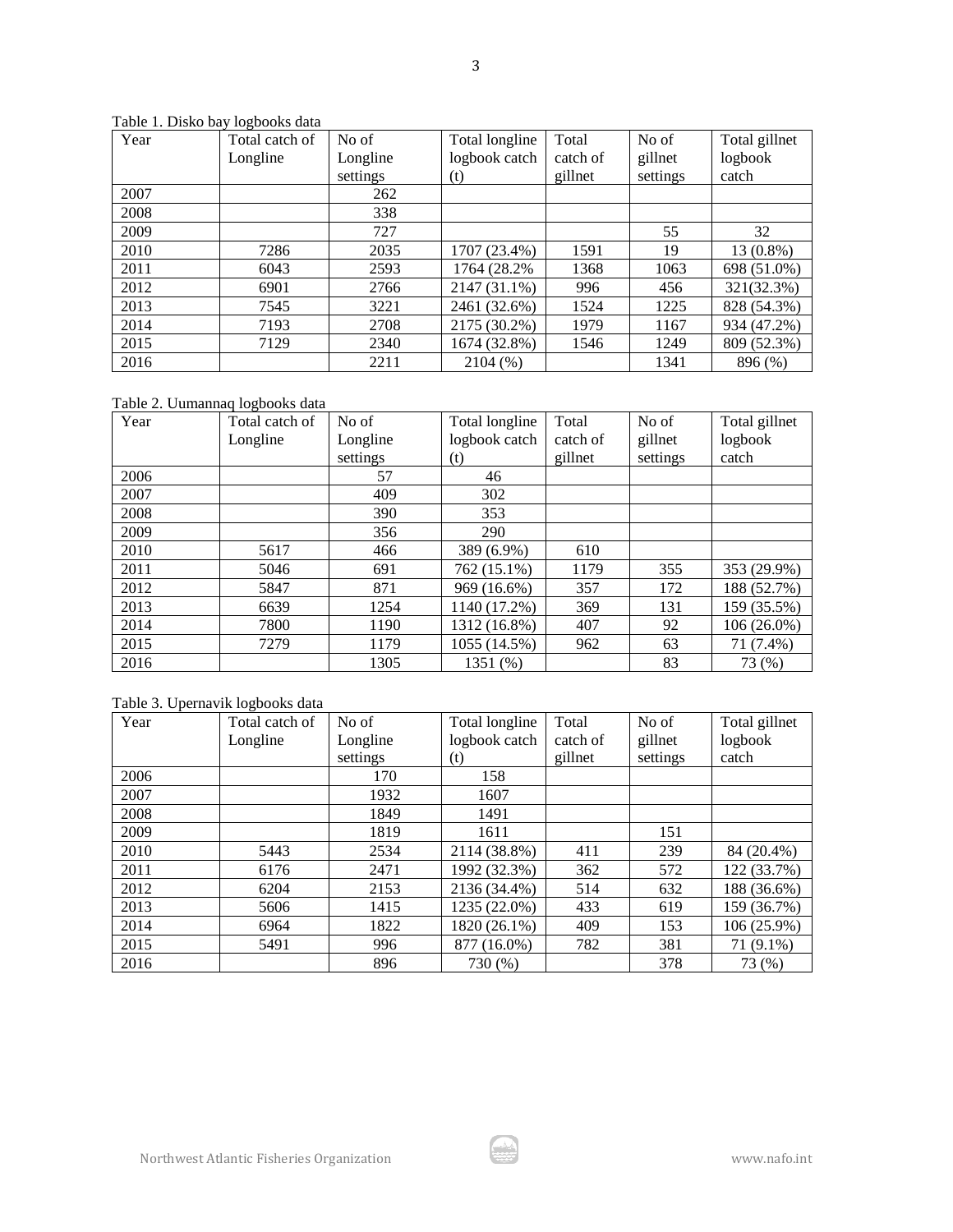

Fig. 1. Standardized mean and 95% CI of longline CPUE in Disko Bay.



Fig. 2. Standardized mean and 95% CI of gillnet CPUE in Disko Bay.



Fig. 3. Standardized mean and 95% CI of longline CPUE in Uumannaq.



Fig. 4. Standardized mean and 95% CI of gillnet CPUE in Uumannaq.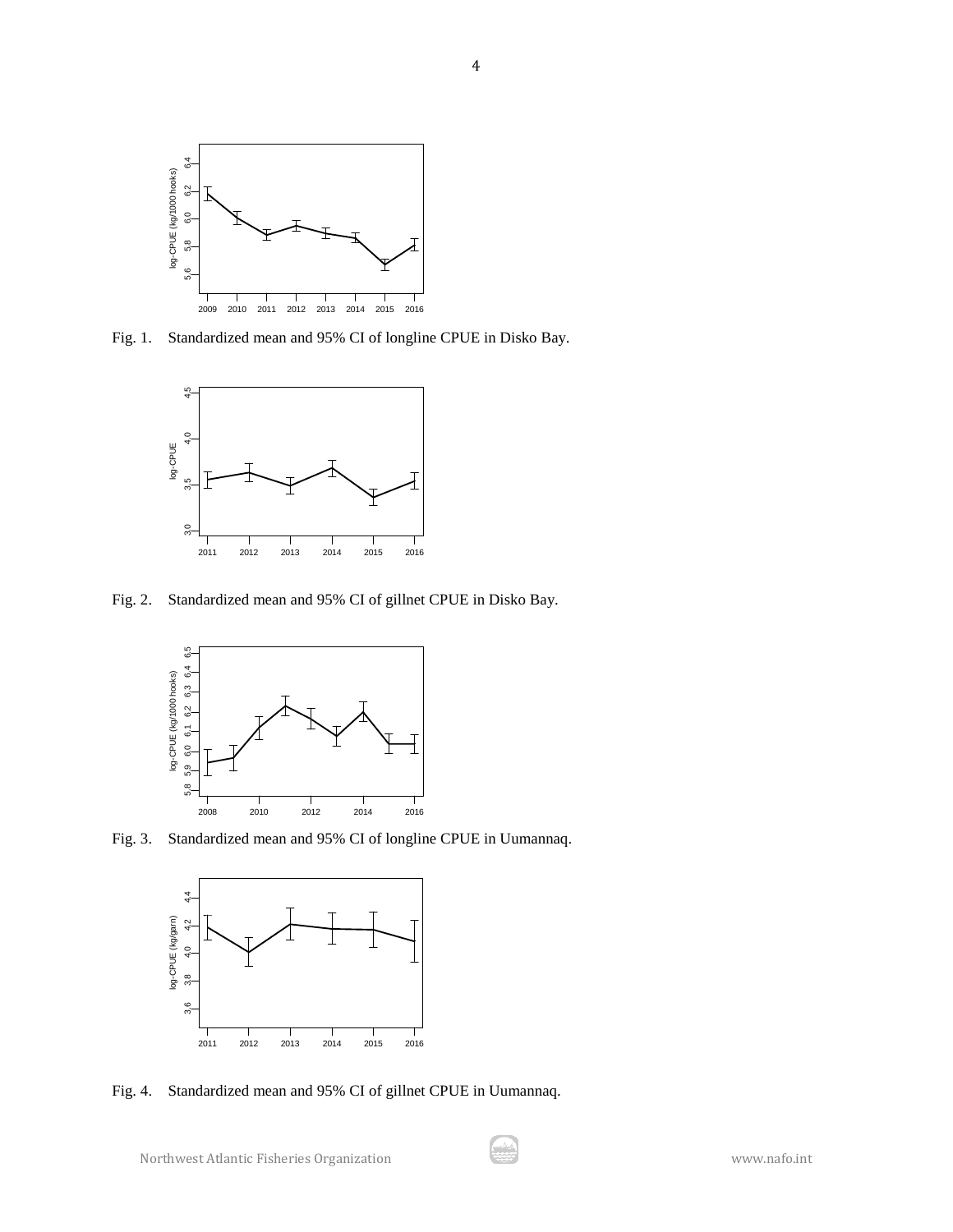

Fig. 5. Standardized mean and 95% CI of longline CPUE in Upernavik.



Fig. 6. Standardized mean and 95% CI of gillnet CPUE in Upernavik.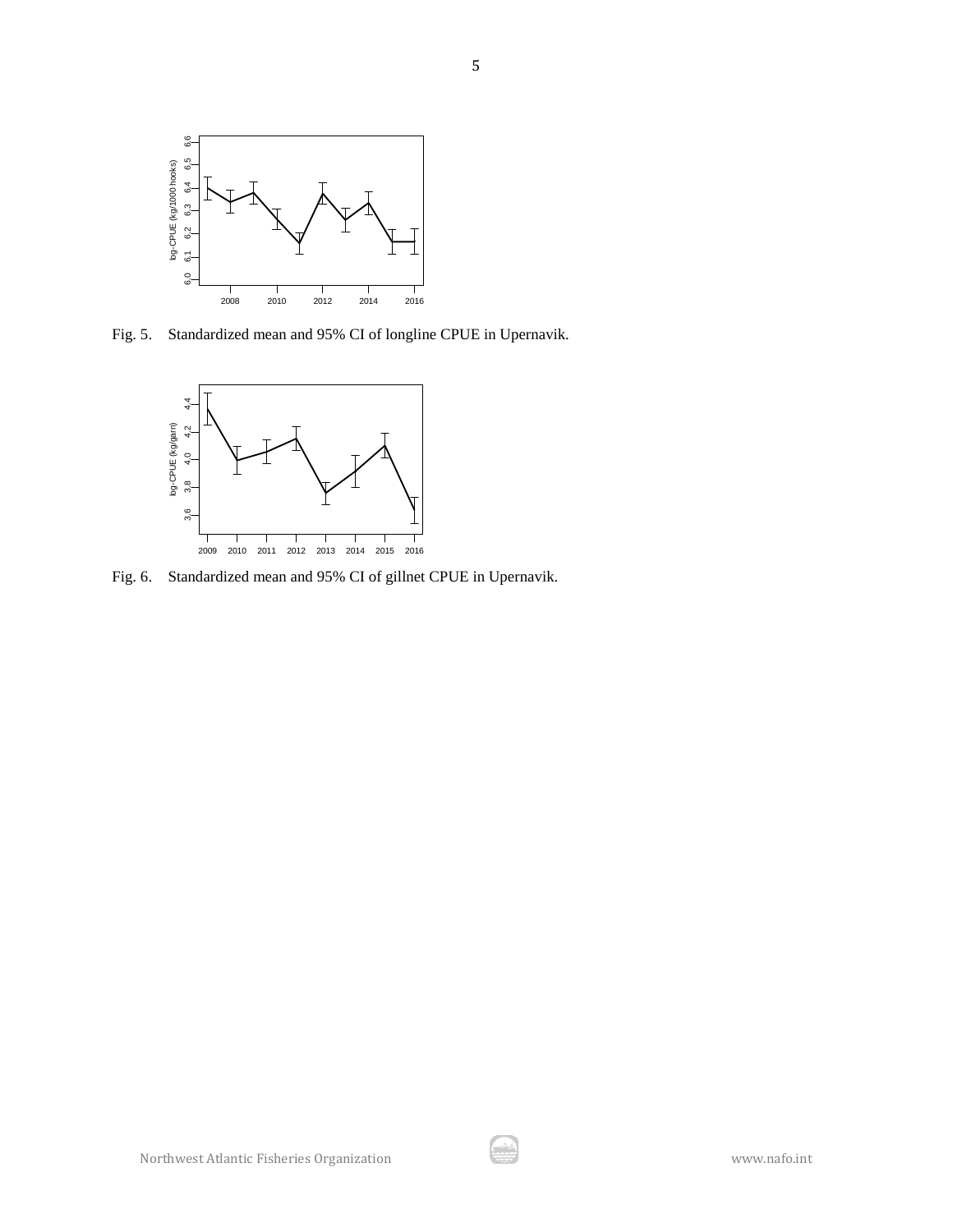Disko logline GLM (log-CPUE  $\sim$  intercept + Year + Month + Boat)

 $lm(formula = lcpue ~ Year + Month + Boat)$ Residuals: Min 1Q Median 3Q Max -5.6145 -0.2410 0.0397 0.2900 2.9706 Coefficients: Estimate Std. Error t value Pr(>|t|) (Intercept) 6.268909 0.051467 121.804 < 2e-16 \*\*\* Year2010 -0.174493 0.022131 -7.885 3.33e-15 \*\*\* Year2011 -0.297692 0.021718 -13.707 < 2e-16 \*\*\* Year2012 -0.229655 0.021600 -10.632 < 2e-16 \*\*\* Year2013 -0.288252 0.021279 -13.546 < 2e-16 \*\*\*<br>Year2014 -0.317641 0.021962 -14.463 < 2e-16 \*\*\* Year2014 -0.317641 0.021962 -14.463 < 2e-16 \*\*\* Year2015 -0.512902 0.022327 -22.972 < 2e-16 \*\*\*<br>Year2016 -0.369236 0.022852 -16.158 < 2e-16 \*\*\*  $-0.369236$  0.022852 -16.158 < 2e-16 \*\*\* Month2 -0.212071 0.030885 -6.867 6.79e-12 \*\*\* Month3 -0.269751 0.039843 -6.770 1.32e-11 \*\*\* Month4 -0.325434 0.029289 -11.111 < 2e-16 \*\*\* Month5 -0.294475 0.020737 -14.201 < 2e-16 \*\*\* Month6 -0.101562 0.019707 -5.154 2.58e-07 \*\*\* Month7 -0.166126 0.019901 -8.348 < 2e-16 \*\*\* Month8 -0.156792 0.020395 -7.688 1.57e-14 \*\*\* Month9 -0.228622 0.020292 -11.266 < 2e-16 \*\*\* Month10 -0.209878 0.020262 -10.358 < 2e-16 \*\*\* Month11 -0.134917 0.020987 -6.429 1.32e-10 \*\*\* Month12 -0.091905 0.022380 -4.107 4.03e-05 \*\*\* BoatAA 0.027081 0.093429 0.290 0.771926 BoatAA 0.366157 0.048031 7.623 2.59e-14 \*\*\* BoatAA 0.211848 0.049768 4.257 2.09e-05 \*\*\* BoatAA 0.315582 0.203854 1.548 0.121621 BoatAA 0.436155 0.107226 4.068 4.77e-05 \*\*\* BoatAA -0.057697 0.160996 -0.358 0.720066 BoatAA 0.108097 0.052735 2.050 0.040396 \* BoatAG 0.540825 0.247639 2.184 0.028980 \* BoatAJ 0.078682 0.048248 1.631 0.102958 BoatAK 0.280633 0.098442 2.851 0.004366 \*\* BoatAK 0.078069 0.085625 0.912 0.361909 BoatAN -0.016431 0.056357 -0.292 0.770638 BoatAN 0.123754 0.053510 2.313 0.020748 \* BoatAN 0.227769 0.178143 1.279 0.201063 BoatAN 0.287051 0.057522 4.990 6.08e-07 \*\*\* BoatAN 0.134658 0.067374 1.999 0.045660 \* BoatAN 0.175837 0.126432 1.391 0.164314 BoatAN -1.060438 0.488989 -2.169 0.030123 \* BoatAN 0.246707 0.051429 4.797 1.62e-06 \*\*\* BoatAP 0.325138 0.097156 3.347 0.000820 \*\*\* BoatAR 0.058517 0.111419 0.525 0.599450 BoatBJ 0.253236 0.068166 3.715 0.000204 \*\*\* BoatCE -0.230432 0.083294 -2.766 0.005672 \*\* BoatDO -0.248246 0.147552 -1.682 0.092503. BoatER -0.334579 0.203628 -1.643 0.100380 BoatER 0.042037 0.189523 0.222 0.824469 BoatGA -0.019913 0.052038 -0.383 0.701970 BoatGE 0.019354 0.066169 0.292 0.769913 BoatHE 0.065630 0.110308 0.595 0.551868<br>BoatIL 0.290615 0.050184 5.791 7.11e-09 BoatIL 0.290615 0.050184 5.791 7.11e-09 \*\*\* BoatIN 0.210757 0.105112 2.005 0.044971 \* BoatIP 0.138077 0.153749 0.898 0.369161

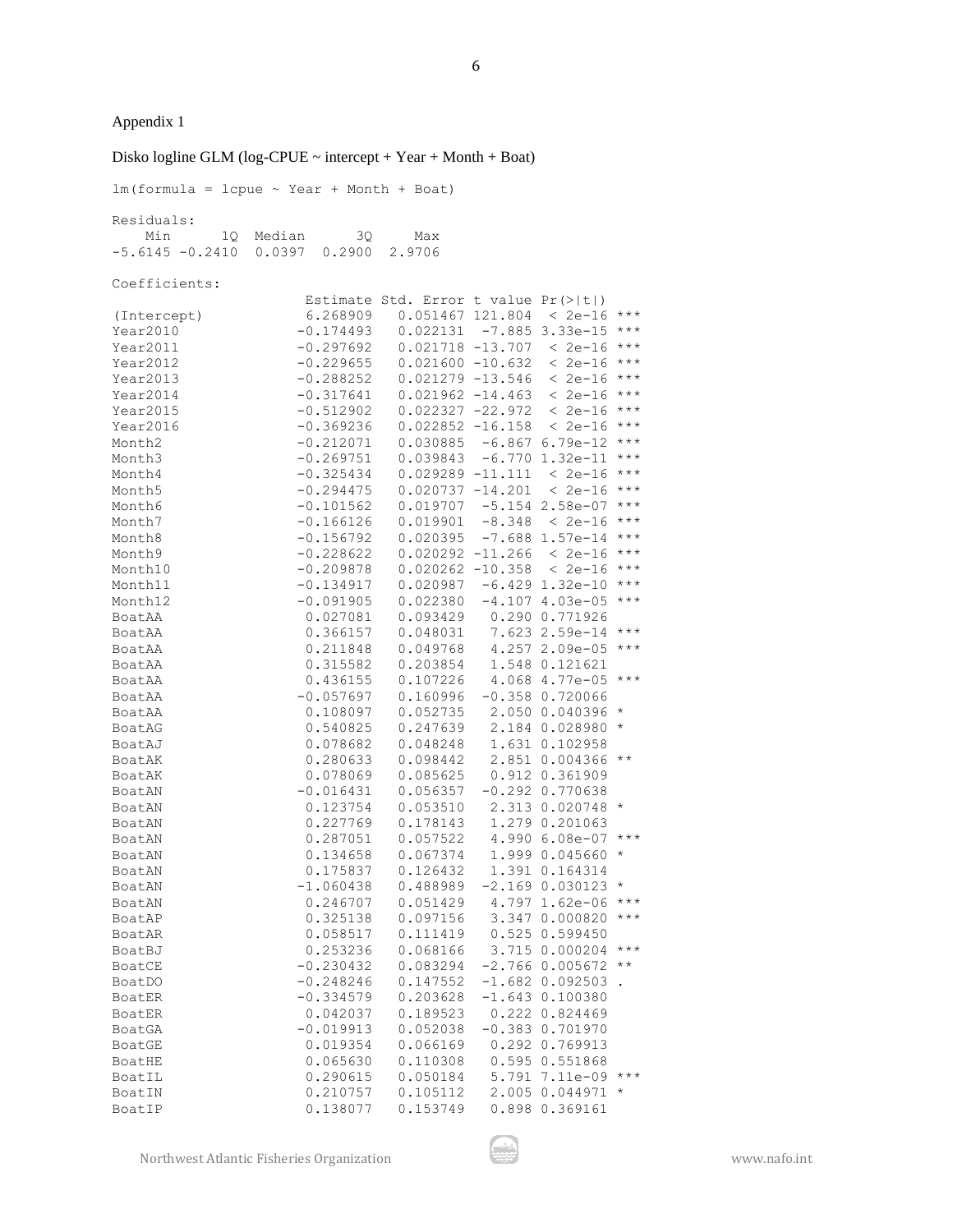| BoatIV        | 0.156757                                                                                                                                                        |                                         |                      |                   |
|---------------|-----------------------------------------------------------------------------------------------------------------------------------------------------------------|-----------------------------------------|----------------------|-------------------|
|               | 0.116348                                                                                                                                                        | $0.070564$ 2.222 0.026329 *<br>0.063493 | 1.832 0.066899.      |                   |
| BoatJE        |                                                                                                                                                                 | $0.065779$ 2.286 0.022268 *             |                      |                   |
| BoatJE        | 0.150368                                                                                                                                                        |                                         |                      |                   |
| BoatJE        | $0.247032$ $0.047221$ $5.231$ $1.70e-07$ ***                                                                                                                    |                                         |                      |                   |
| BoatJE        | $\begin{array}{cccc} 0.059058 & 0.053483 & 1.104 & 0.269505 \\ 0.490710 & 0.050036 & 9.807 & < 2e-16 \end{array} \star \star \star$                             |                                         |                      |                   |
| BoatJO        |                                                                                                                                                                 |                                         |                      |                   |
| BoatJO        | $-0.066704$                                                                                                                                                     | 0.247662                                | $-0.269$ 0.787675    |                   |
| BoatJO        |                                                                                                                                                                 |                                         |                      |                   |
| BoatJO        | $-0.492832$ $0.284774$ $-1.731$ $0.083539$ .<br>$-0.273015$ $0.347296$ $-0.786$ $0.431809$                                                                      |                                         |                      |                   |
| <b>BoatJO</b> | 0.024827  0.177957  0.140  0.889048                                                                                                                             |                                         |                      |                   |
| BoatJO        | $-0.001280$ 0.189579                                                                                                                                            |                                         | $-0.007$ 0.994614    |                   |
| BoatJO        | 0.314772                                                                                                                                                        | 0.488940  0.644  0.519724               |                      |                   |
| BoatJO        | $0.215395$ $0.115501$ $1.865$ $0.062215$ .                                                                                                                      |                                         |                      |                   |
| BoatJO        | $-0.036503$ $0.153732$ $-0.237$ $0.812314$                                                                                                                      |                                         |                      |                   |
| BoatJO        |                                                                                                                                                                 |                                         |                      |                   |
| BoatJO        | $\begin{array}{cccc} 0.334209 & 0.153412 & 2.179 & 0.029381 \ * \\ 0.048032 & 0.189619 & 0.253 & 0.800033 \end{array}$                                          |                                         |                      |                   |
| <b>BoatJO</b> | 0.164101  0.247770  0.662  0.507779                                                                                                                             |                                         |                      |                   |
| BoatJO        |                                                                                                                                                                 |                                         |                      |                   |
| <b>BoatJO</b> | -0.304504     0.488904   −0.623  0.533405<br>-1.588698     0.488854   −3.250  0.001157  **                                                                      |                                         |                      |                   |
| BoatJO        | 0.248089  0.284836  0.871  0.383772                                                                                                                             |                                         |                      |                   |
| BoatJO        |                                                                                                                                                                 |                                         |                      |                   |
| <b>BoatJO</b> | $\begin{array}{cccc} 0.800434 & 0.347245 & 2.305\ 0.021172 \ * \\ 0.295934 & 0.488904 & 0.605\ 0.544987 \\ 0.237831 & 0.247629 & 0.960\ 0.336850 \end{array}$   |                                         |                      |                   |
|               |                                                                                                                                                                 |                                         |                      |                   |
| BoatJO        |                                                                                                                                                                 |                                         |                      |                   |
| <b>BoatJO</b> | $-0.180709$ 0.488896 $-0.370$ 0.711665                                                                                                                          |                                         |                      |                   |
| BoatJO        | 0.070509  0.284589  0.248  0.804326<br>0.044499  0.147545  0.302  0.762965                                                                                      |                                         |                      |                   |
| <b>BoatJO</b> |                                                                                                                                                                 |                                         |                      |                   |
| BoatJO        | $0.414887$ $0.160583$ 2.584 0.009784 **                                                                                                                         |                                         |                      |                   |
| BoatJO        | 0.047555   0.189512   -0.251   0.801869<br>0.074416   0.189600   0.392   0.694700                                                                               |                                         |                      |                   |
| BoatJO        |                                                                                                                                                                 |                                         |                      |                   |
| BoatJO        | 0.144714  0.488896  0.296  0.767232                                                                                                                             |                                         |                      |                   |
| BoatJ0        | $0.231870$ $0.222509$ $1.042$ $0.297392$                                                                                                                        |                                         |                      |                   |
| BoatJO        | $-0.090706$ 0.284571 $-0.319$ 0.749922                                                                                                                          |                                         |                      |                   |
| BoatJO        | 0.132450                                                                                                                                                        | 0.488940  0.271  0.786477               |                      |                   |
| BoatJO        | 1.348687                                                                                                                                                        | $0.488896$ 2.759 0.005810 **            |                      |                   |
| BoatJO        | $0.290215$ $0.123331$ $2.353$ $0.018626$ *<br>$0.277949$ $0.153665$ $1.809$ $0.070497$ .                                                                        |                                         |                      |                   |
| BoatJO        |                                                                                                                                                                 |                                         |                      |                   |
| BoatJO        | $-0.150353$                                                                                                                                                     | 0.488904                                | $-0.308$ 0.758443    |                   |
| BoatJO        | $0.337053$ $0.347245$ $0.971$ $0.331736$<br>$0.952559$ $0.284774$ $3.345$ $0.000825$ ***                                                                        |                                         |                      |                   |
| <b>BoatJO</b> |                                                                                                                                                                 |                                         |                      |                   |
| BoatJO        | $-0.553317$ 0.488940 -1.132 0.257790                                                                                                                            |                                         |                      |                   |
| BoatJO        |                                                                                                                                                                 |                                         |                      |                   |
| <b>BoatJO</b> | $\begin{array}{cccc} -0.382581 & 0.222353 & -1.721 & 0.085340\\ 0.243550 & 0.147774 & 1.648 & 0.099345\\ -1.587480 & 0.488892 & -3.247 & 0.001168 \end{array}.$ |                                         |                      |                   |
| <b>BoatJO</b> |                                                                                                                                                                 |                                         | $-3.2470.001168**$   |                   |
| <b>BoatJO</b> | 0.174052                                                                                                                                                        | 0.347245                                | $0.501$ $0.616210$   |                   |
| <b>BoatJO</b> | 0.291629                                                                                                                                                        | 0.203846                                | 1.431 0.152552       |                   |
| <b>BoatJO</b> | 0.257289                                                                                                                                                        | 0.126480                                | 2.034 0.041942 *     |                   |
| <b>BoatJO</b> | 0.393175                                                                                                                                                        | 0.488896                                | 0.804 0.421286       |                   |
| <b>BoatJO</b> | 0.080138                                                                                                                                                        | 0.247770                                | 0.323 0.746368       |                   |
| <b>BoatJO</b> | 0.360472                                                                                                                                                        | 0.488904                                | 0.737 0.460945       |                   |
| <b>BoatJO</b> | 0.201874                                                                                                                                                        | 0.284687                                | 0.709 0.478265       |                   |
| <b>BoatJO</b> | 0.084002                                                                                                                                                        | 0.189543                                | 0.443 0.657639       |                   |
| <b>BoatJO</b> | $-1.388157$                                                                                                                                                     | 0.488940                                | $-2.839$ 0.004529 ** |                   |
| <b>BoatJO</b> | 0.097836                                                                                                                                                        | 0.347195                                | 0.282 0.778109       |                   |
| <b>BoatJO</b> | $-0.369042$                                                                                                                                                     | 0.488904                                | $-0.755$ 0.450357    |                   |
| <b>BoatJO</b> | 0.153524                                                                                                                                                        | 0.247598                                | 0.620 0.535231       |                   |
| <b>BoatJO</b> | $-0.455337$                                                                                                                                                     | 0.488940                                | $-0.931$ $0.351725$  |                   |
|               |                                                                                                                                                                 |                                         | $-3.312$ 0.000928    | $***$             |
| <b>BoatJO</b> | $-1.149876$                                                                                                                                                     | 0.347195                                |                      |                   |
| <b>BoatJO</b> | $-0.085691$                                                                                                                                                     | 0.153686                                | $-0.558$ 0.577143    |                   |
| <b>BoatJO</b> | 0.834930                                                                                                                                                        | 0.488904                                | 1.708 0.087698       | $\star\star$      |
| BoatJU        | 0.276129                                                                                                                                                        | 0.086934                                | 3.176 0.001494       | $\star\star$      |
| BoatJU        | 0.547195                                                                                                                                                        | 0.168585                                | 3.246 0.001173       | $\star\star\star$ |
| BoatJU        | 0.324184                                                                                                                                                        | 0.053336                                | 6.078 1.24e-09       |                   |
| BoatJU        | 0.182473                                                                                                                                                        | 0.050486                                | 3.614 0.000302       | $***$             |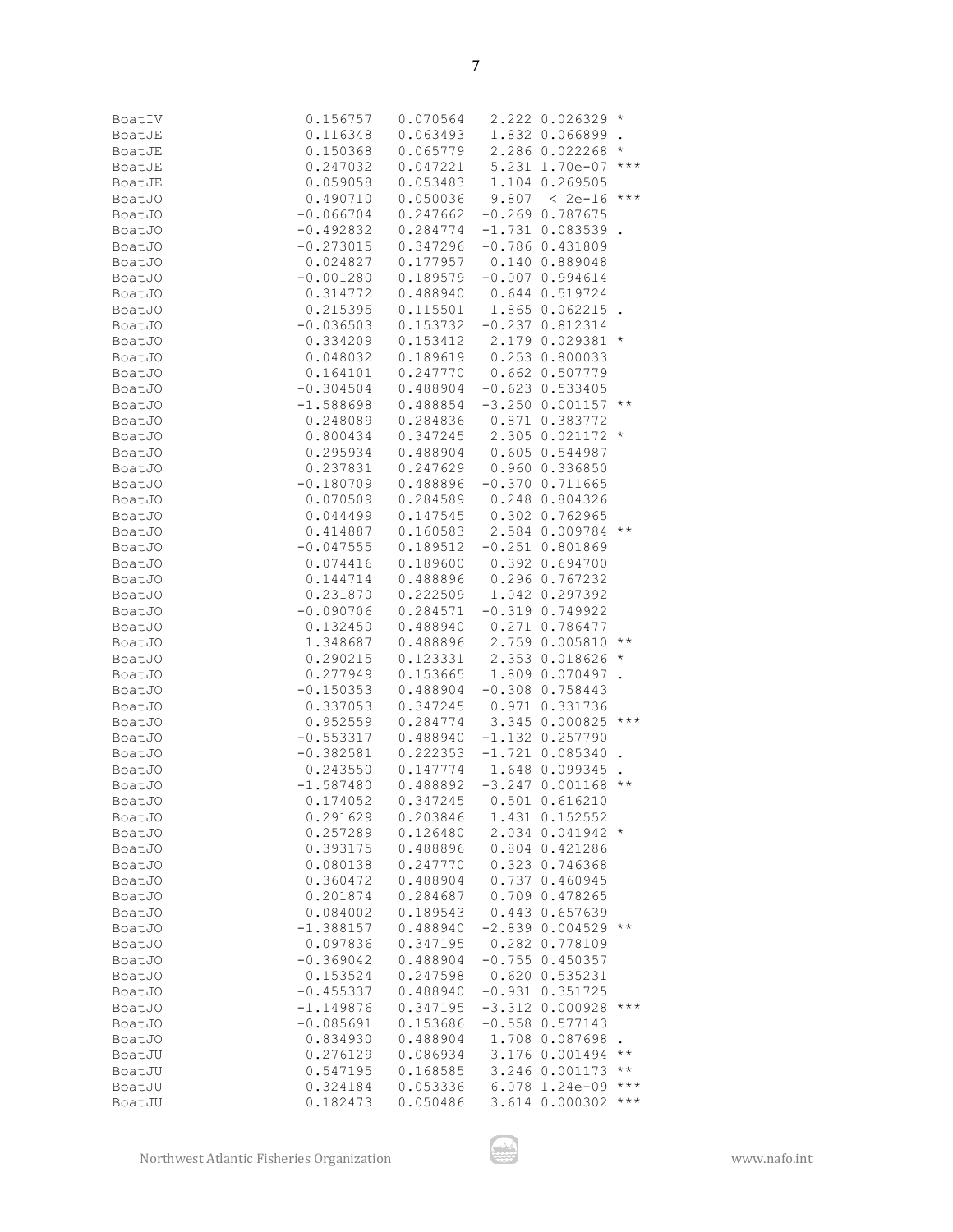| BoatKA           | 0.067073                                                                                                                                                                             | $\begin{array}{cccc} 0.222297 & 0.302 & 0.762862 \\ 0.051237 & 1.967 & 0.049158 \end{array} \star$         |        |                      |                   |
|------------------|--------------------------------------------------------------------------------------------------------------------------------------------------------------------------------------|------------------------------------------------------------------------------------------------------------|--------|----------------------|-------------------|
| BoatKA           | 0.100800                                                                                                                                                                             |                                                                                                            |        |                      |                   |
| BoatKA           | $-0.411898$                                                                                                                                                                          | $0.099386 - 4.144$ 3.42e-05 ***                                                                            |        |                      |                   |
| BoatKR           | 0.448863                                                                                                                                                                             | $0.073524$ 6.105 1.05e-09 ***                                                                              |        |                      |                   |
| BoatKU           | 0.090373                                                                                                                                                                             | $\begin{array}{cccc} 0.049626 & 1.821 & 0.068609\\ 0.053119 & 8.381 & < 2e-16 \end{array}.$                |        |                      |                   |
| BoatL.           | 0.445220                                                                                                                                                                             |                                                                                                            |        |                      |                   |
| BoatLA           | 0.202414                                                                                                                                                                             | $0.048018$ 4.215 2.51e-05 ***                                                                              |        |                      |                   |
| BoatLA           |                                                                                                                                                                                      | $0.060255$ 4.299 1.72e-05 ***                                                                              |        |                      |                   |
| BoatLI           | $0.259065$<br>-0.006245                                                                                                                                                              | $0.061721 - 0.101 0.919403$                                                                                |        |                      |                   |
| BoatM.           | 0.342915                                                                                                                                                                             | $0.178059$ 1.926 0.054138.                                                                                 |        |                      |                   |
| BoatMA           |                                                                                                                                                                                      | $0.047382$ $0.121$ $0.903385$                                                                              |        |                      |                   |
| BoatMA           | $0.005752$<br>-0.030480                                                                                                                                                              | $0.118150 - 0.258 0.796425$                                                                                |        |                      |                   |
| BoatMA           | 0.266626                                                                                                                                                                             | $0.057510$ 4.636 3.57e-06 ***                                                                              |        |                      |                   |
| BoatMA           | 0.067805                                                                                                                                                                             | $0.054892$ 1.235 0.216756                                                                                  |        |                      |                   |
| BoatMA           | $-0.156789$                                                                                                                                                                          | $0.137653 -1.139 0.254711$                                                                                 |        |                      |                   |
| BoatMA           | $-0.055555$                                                                                                                                                                          | $0.100749 - 0.551 0.581348$                                                                                |        |                      |                   |
| BoatMA           | 0.225573                                                                                                                                                                             | $0.120643$ 1.870 0.061534.                                                                                 |        |                      |                   |
| BoatMI           |                                                                                                                                                                                      | $0.060572$ 6.423 1.37e-10 ***                                                                              |        |                      |                   |
| BoatMI           | $0.389079$<br>-0.012115                                                                                                                                                              | $0.050288 - 0.241 0.809632$                                                                                |        |                      |                   |
| BoatMI           | $-0.102949$                                                                                                                                                                          | $0.049045 -2.099 0.035826$ *                                                                               |        |                      |                   |
| BoatNA           |                                                                                                                                                                                      | $0.074671$ 5.150 2.63e-07 ***                                                                              |        |                      |                   |
| BoatNA           | $\begin{array}{cccc} 0.384563 & 0.074671 & 5.150 & 2.63e-07 & {***} \\ -0.895008 & 0.060529 & -14.786 & < 2e-16 & {***} \end{array}$                                                 |                                                                                                            |        |                      |                   |
| BoatNÂ           | $-0.054509$                                                                                                                                                                          | $0.049285 -1.106 0.268737$                                                                                 |        |                      |                   |
| BoatNA           |                                                                                                                                                                                      | $0.113350$ 4.601 4.23e-06 ***                                                                              |        |                      |                   |
| BoatNE           | $\begin{array}{cccc} 0.521543 & 0.113350 & 4.601 & 4.23e-06 & * \star \\ -0.328410 & 0.115026 & -2.855 & 0.004307 & * \star \\ -0.064454 & 0.057191 & -1.127 & 0.259758 \end{array}$ |                                                                                                            |        |                      |                   |
| BoatNI           |                                                                                                                                                                                      |                                                                                                            |        |                      |                   |
| BoatNI           | $-0.213152$                                                                                                                                                                          | $0.094785 -2.249 0.024538 *$                                                                               |        |                      |                   |
| BoatNI           |                                                                                                                                                                                      |                                                                                                            |        | $14.086 < 2e-16$ *** |                   |
| BoatNI           | $0.689538$ $0.048951$ $14.086 < 2e-16$<br>$0.017563$ $0.104128$ $0.169$ $0.866060$                                                                                                   |                                                                                                            |        |                      |                   |
| BoatNI           | $-0.083737$                                                                                                                                                                          | $0.488960 -0.171 0.864025$                                                                                 |        |                      |                   |
| BoatNO           |                                                                                                                                                                                      |                                                                                                            |        |                      |                   |
| BoatNO           | $0.052983$<br>0.106245                                                                                                                                                               | $\begin{array}{cccc} 0.059188 & 0.895 & 0.370712 \\ 0.051591 & 2.059 & 0.039472 \end{array} \star$         |        |                      |                   |
| BoatNO           | $-0.065953$                                                                                                                                                                          | $0.093335 -0.707 0.479812$                                                                                 |        |                      |                   |
| BoatNU           | 0.037525                                                                                                                                                                             | $0.068210$ $0.550$ $0.582232$                                                                              |        |                      |                   |
| BoatNU           | $-0.053430$                                                                                                                                                                          | 0.084529                                                                                                   |        | $-0.632$ $0.527340$  |                   |
|                  | 0.017160                                                                                                                                                                             | 0.347115  0.049  0.960573                                                                                  |        |                      |                   |
| BoatNU           | $-0.165154$                                                                                                                                                                          | 0.133397                                                                                                   |        | $-1.238$ 0.215706    |                   |
| BoatNU<br>BoatNU |                                                                                                                                                                                      |                                                                                                            |        |                      |                   |
|                  | $0.405890$<br>$0.996239$<br>0.296239                                                                                                                                                 | $\begin{array}{cccc} 0.123546 & 3.285 & 0.001021 & ** \\ 0.079615 & 3.721 & 0.000199 & ** \end{array}$     |        |                      |                   |
| BoatNU           |                                                                                                                                                                                      |                                                                                                            |        |                      |                   |
| BoatNU           | $-0.005727$                                                                                                                                                                          | $0.061832 -0.093 0.926203$                                                                                 |        |                      |                   |
| BoatNU           | 0.393395<br>0.324110                                                                                                                                                                 | $\begin{array}{cccc} 0.048387 & 8.130 & 4.56e-16 & {**} \\ 0.091240 & 3.552 & 0.000383 & {**} \end{array}$ |        |                      |                   |
| BoatNU           |                                                                                                                                                                                      | $0.129954$ 2.085 0.037084 *                                                                                |        |                      |                   |
| BoatOV           | 0.270952                                                                                                                                                                             |                                                                                                            |        |                      |                   |
| BoatPA           | 0.294100                                                                                                                                                                             | 0.048671                                                                                                   |        | 6.043 1.55e-09 ***   |                   |
| BoatPA           | 0.185413                                                                                                                                                                             | 0.049465                                                                                                   |        | 3.748 0.000179 ***   |                   |
| BoatPI           | 0.197169                                                                                                                                                                             | 0.127631                                                                                                   |        | 1.545 0.122402       |                   |
| BoatPI           | 0.423028                                                                                                                                                                             | 0.052095                                                                                                   | 8.120  | $4.94e - 16$         | $\star\star\star$ |
| BoatPI           | $-0.093505$                                                                                                                                                                          | 0.054394                                                                                                   |        | $-1.719$ 0.085625    |                   |
| BoatQA           | 0.724519                                                                                                                                                                             | 0.070203                                                                                                   | 10.320 | $< 2e-16$            | $***$             |
| <b>BoatQA</b>    | 0.234534                                                                                                                                                                             | 0.080558                                                                                                   |        | 2.911 0.003603       | $\star\star$      |
| BoatQI           | 1.306349                                                                                                                                                                             | 0.284537                                                                                                   |        | 4.591 4.44e-06       | $\star\star\star$ |
| BoatRA           | 0.147921                                                                                                                                                                             | 0.053368                                                                                                   |        | 2.772 0.005582       | $\star\star$      |
| BoatRE           | 0.345013                                                                                                                                                                             | 0.160364                                                                                                   |        | 2.151 0.031455       | $^{\star}$        |
| BoatRI           | 0.134110                                                                                                                                                                             | 0.052049                                                                                                   |        | 2.577 0.009985       | $\star\star$      |
| BoatSA           | 0.160688                                                                                                                                                                             | 0.047432                                                                                                   |        | 3.388 0.000706       | $***$             |
| BoatSA           | 0.041384                                                                                                                                                                             | 0.112834                                                                                                   | 0.367  | 0.713795             |                   |
| BoatSA           | 0.128502                                                                                                                                                                             | 0.055972                                                                                                   | 2.296  | 0.021697             | $^{\star}$        |
| <b>BoatSE</b>    | 0.193964                                                                                                                                                                             | 0.065030                                                                                                   | 2.983  | 0.002861             | $\star\star$      |
| BoatSE           | $-0.163569$                                                                                                                                                                          | 0.087971                                                                                                   |        | $-1.859$ 0.062994    |                   |
| BoatSU           | $-0.279067$                                                                                                                                                                          | 0.060200                                                                                                   |        | $-4.636$ 3.58e-06    | $***$             |
| BoatTI           | 0.053101                                                                                                                                                                             | 0.049180                                                                                                   |        | 1.080 0.280275       |                   |
| BoatUI           | 0.515384                                                                                                                                                                             | 0.048533                                                                                                   | 10.619 | < 2e-16              | $***$             |
| BoatUL           | 0.437543                                                                                                                                                                             | 0.160249                                                                                                   |        | 2.730 0.006332       | $\star$ $\star$   |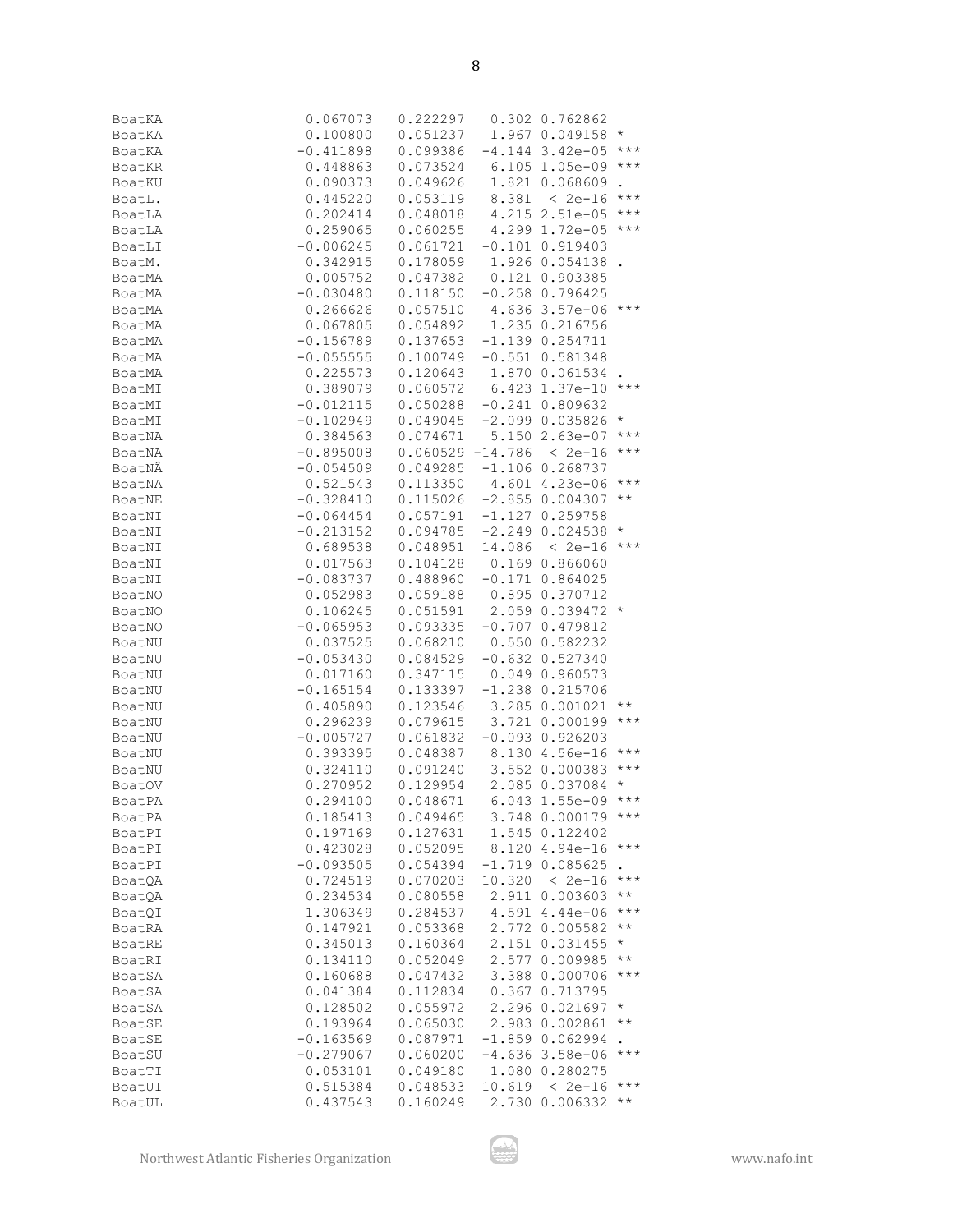$---$ Signif. codes: 0 '\*\*\*' 0.001 '\*\*' 0.01 '\*' 0.05 '.' 0.1 ' ' 1

9

Residual standard error: 0.4867 on 18424 degrees of freedom Multiple R-squared: 0.2227, Adjusted R-squared: 0.2152 F-statistic: 29.99 on 176 and 18424 DF, p-value: < 2.2e-16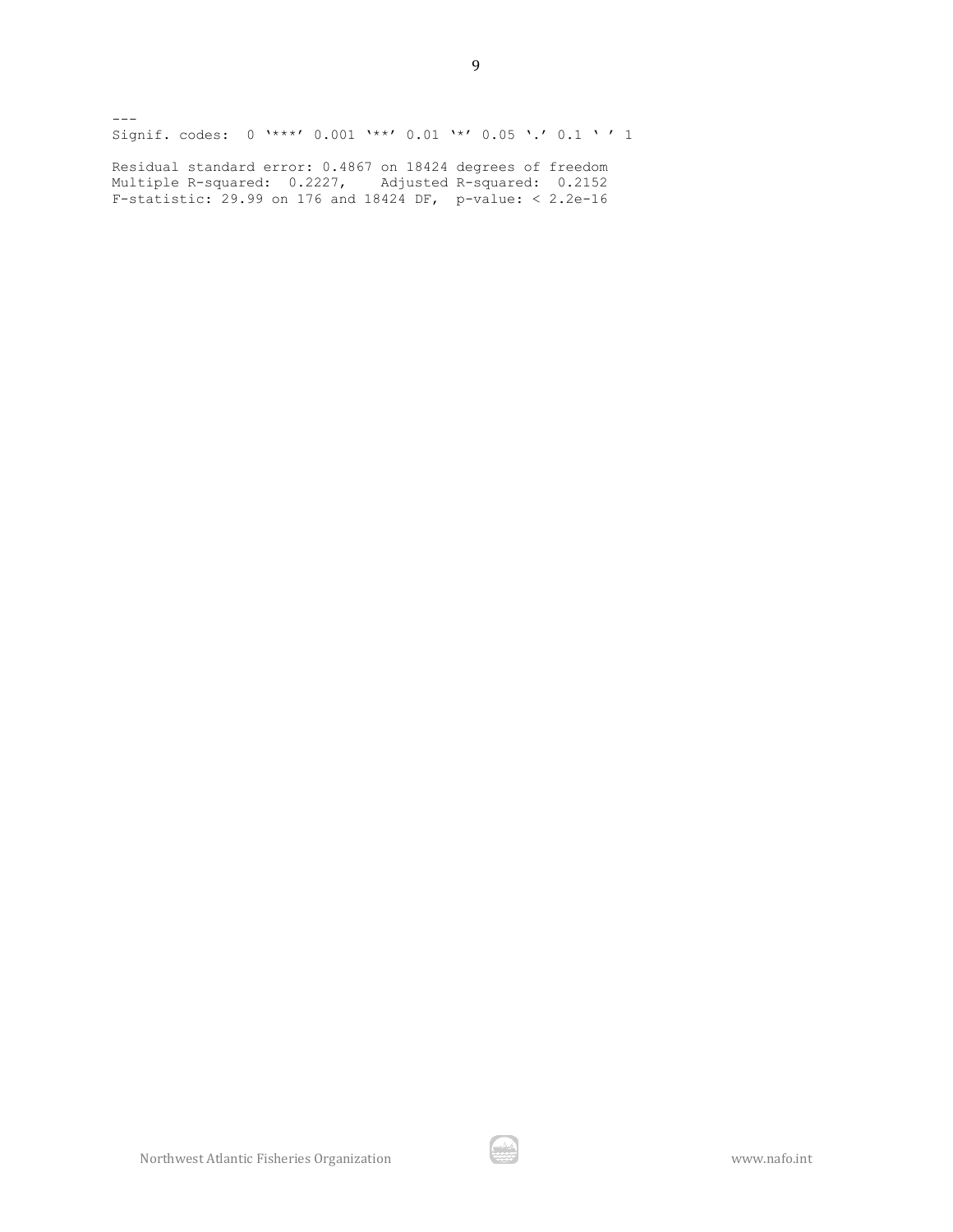Disko gillnet GLM (log-CPUE  $\sim$  intercept + Year + Month + Boat)  $lm(formula = lcpue ~ Year + Month + Boat)$ Residuals: Min 1Q Median 3Q Max -5.2861 -0.3642 0.0895 0.4746 1.9319 Coefficients: Estimate Std. Error t value Pr(>|t|) (Intercept) 3.336371 0.282517 11.809 < 2e-16 \*\*\* Year2012 0.075720 0.045412 1.667 0.095484 . Year2013 -0.064981 0.035070 -1.853 0.063944 .<br>Year2014 0.126218 0.036095 3.497 0.000474 \*\*\* Year2014 0.126218 0.036095 Year2015 -0.189387 0.036433 -5.198 2.07e-07 \*\*\* Year2016 -0.012791 0.035997 -0.355 0.722354 Month2 0.021560 0.031671 0.681 0.496058 Month3 -0.171153 0.032394 -5.284 1.31e-07 \*\*\* Month4 0.003836 0.032086 0.120 0.904831 Month11 -1.074845 0.080242 -13.395 < 2e-16 \*\*\* Month12  $-0.963431$   $0.141861$   $-6.791$  1.21e-11 \*\*\* BoatAA 0.940775 0.285481 3.295 0.000988 \*\*\* BoatAA 1.307658 0.285095 4.587 4.59e-06 \*\*\* BoatAA 1.263459 0.286816 4.405 1.07e-05 \*\*\* BoatAJ 0.484715 0.289455 1.675 0.094065 . BoatAN -1.270454 0.514695 -2.468 0.013599 \* BoatAN 0.810958 0.288036 2.815 0.004885 \*\* BoatAN 0.754863 0.303989 2.483 0.013047 \* BoatAN 0.165314 0.310922 0.532 0.594959 BoatAN 1.092016 0.304011 3.592 0.000331 \*\*\* BoatAQ -0.015493 0.597464 -0.026 0.979313 BoatAR  $0.867565$   $0.296770$   $2.923$   $0.003475$  \*\*<br>BoatBJ  $0.141869$   $0.340420$   $0.417$   $0.676878$ BoatBJ 0.141869 0.340420 0.417 0.676878<br>BoatGA 0.241072 0.296794 0.812 0.416676 BoatGA 0.241072 0.296794 BoatIL 1.164896 0.288843 4.033 5.57e-05 \*\*\* BoatIV 0.386166 0.466443 0.828 0.407761 BoatJE 0.841075 0.297420 2.828 0.004700 \*\* BoatJE -0.038931 0.300306 -0.130 0.896857 BoatJE 0.656155 0.286947 2.287 0.022247 \* BoatJO 1.113768 0.342061 3.256 0.001136 \*\* BoatJU 0.704138 0.338942 2.077 0.037799 \* BoatJU 0.889402 0.291402 3.052 0.002281 \*\* BoatJU 0.875983 0.292868 2.991 0.002791 \*\* BoatKA 1.439952 0.794841 1.812 0.070091 .<br>BoatKA 0.394418 0.287900 1.370 0.170740 BoatKA 0.394418 0.287900 BoatKA 0.170239 0.466136 0.365 0.714964 BoatKA -1.709276 0.335716 -5.091 3.65e-07 \*\*\* BoatKR 0.872706 0.338973 2.575 0.010059 \* BoatKU 0.355822 0.289972 1.227 0.219833 BoatL. 0.927903 0.286825 3.235 0.001222 \*\* BoatLA 0.458315 0.284594 1.610 0.107356 BoatLA 0.618604 0.292439 2.115 0.034440 \* BoatMA 0.843479 0.285360 2.956 0.003129 \*\* BoatMA 0.941080 0.288413 3.263 0.001108 \*\* BoatMA 0.091835 0.298171 0.308 0.758097 BoatMI 0.692532 0.287684 2.407 0.016100 \* BoatMI 0.600434 0.305663 1.964 0.049531 \* BoatMI -0.091619 0.397629 -0.230 0.817778 BoatNA 0.650602 0.330830 1.967 0.049275 \* BoatNÂ -0.025531 0.284388 -0.090 0.928469 BoatNA 0.604971 0.311086 1.945 0.051854 .

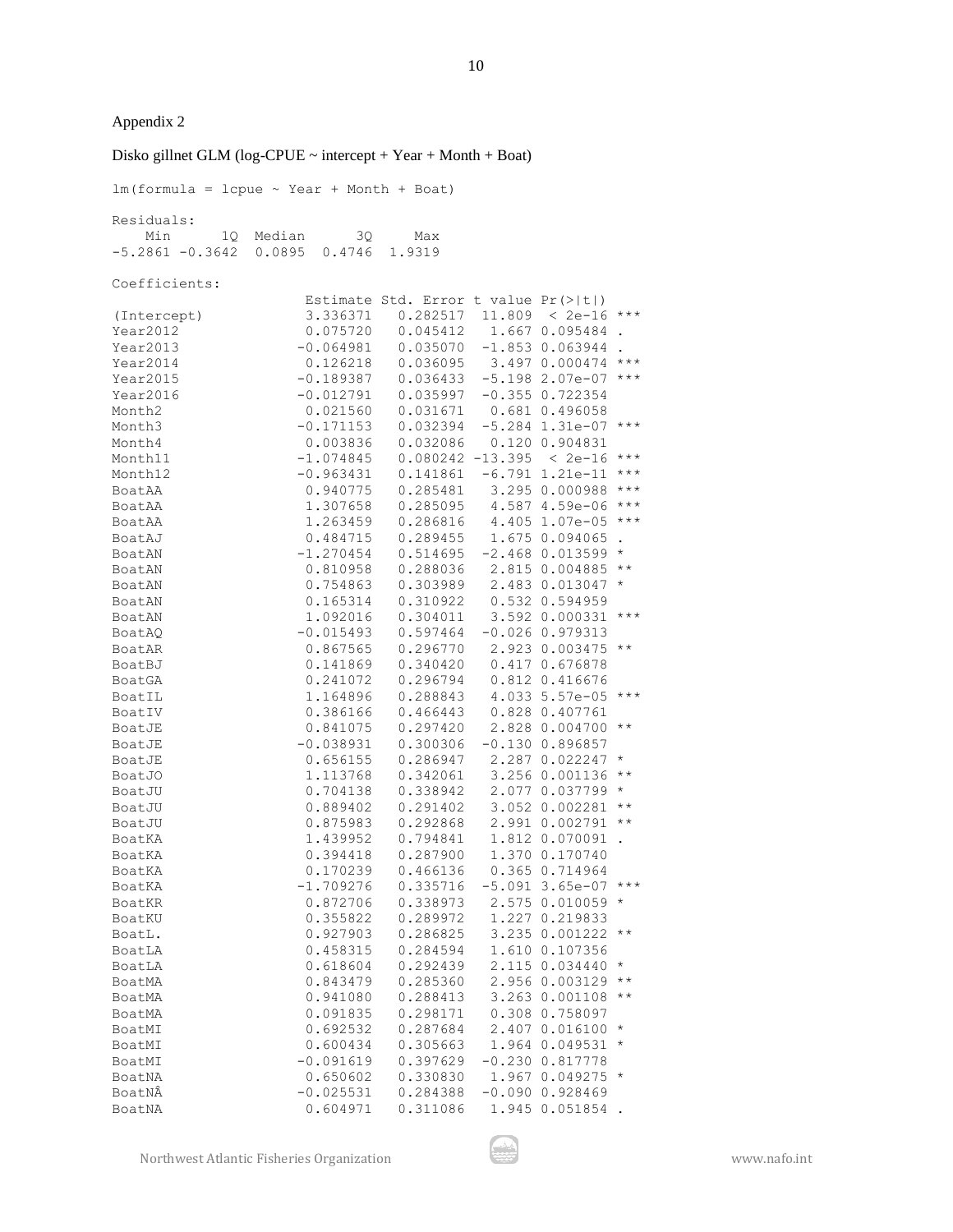| BoatNI         | 0.412717                                                   |          |          | 0.294609 1.401 0.161294 |                   |
|----------------|------------------------------------------------------------|----------|----------|-------------------------|-------------------|
| BoatNI         | 1.381215                                                   |          | 0.442332 | 3.123 0.001801          | $\star\star$      |
| BoatNI         | 0.630807                                                   |          |          | 0.288687 2.185 0.028918 | $\star$           |
| BoatNI         | 0.749313                                                   | 0.302264 |          | 2.479 0.013201          | $\star$           |
| BoatNO         | 0.893065                                                   | 0.361230 |          | 2.472 0.013451          | $\star$           |
| BoatNO         | 0.194743                                                   | 0.290690 |          | 0.670 0.502924          |                   |
| BoatNU         | 1.351669                                                   | 0.346097 |          | $3.905$ 9.50e-05        | $***$             |
| BoatNU         | 0.917864                                                   | 0.340304 |          | 2.697 0.007011          | $\star$ $\star$   |
| BoatNU         | 1.465127                                                   | 0.397946 |          | 3.682 0.000234          | $***$             |
| BoatNU         | 0.431367                                                   | 0.332860 |          | 1,296 0,195043          |                   |
| BoatNU         | 0.762222                                                   | 0.286770 |          | 2.658 0.007881          | $\star$ $\star$   |
| BoatPA         | 1.011911                                                   |          |          | 0.289704 3.493 0.000481 | $\star\star\star$ |
| BoatPA         | 0.682745                                                   | 0.286441 |          | 2.384 0.017176          | $\star$           |
| BoatPI         | 1.436591                                                   | 0.289590 |          | 4.961 7.20e-07          | $***$             |
| <b>BoatOA</b>  | 1.469539                                                   | 0.290241 |          | 5.063 4.24e-07          | $***$             |
| BoatRA         | 0.284216                                                   | 0.796202 | 0.357    | 0.721130                |                   |
| BoatRI         | 0.492902                                                   | 0.289424 |          | 1.703 0.088608          |                   |
| BoatSA         | $-0.015747$                                                | 0.287016 |          | $-0.055$ 0.956247       |                   |
| BoatSA         | 0.826750                                                   | 0.307379 |          | 2.690 0.007171 **       |                   |
| BoatSE         | 0.220794                                                   | 0.310716 |          | 0.711 0.477359          |                   |
| BoatSE         | 0.224168                                                   | 0.299780 |          | 0.748 0.454623          |                   |
| BoatSU         | $-0.151252$                                                | 0.795972 |          | $-0.19000.849298$       |                   |
| BoatTI         | 0.130682                                                   | 0.308050 |          | 0.424 0.671417          |                   |
| BoatUI         | 1.052173                                                   | 0.286209 |          | 3.676 0.000239 ***      |                   |
|                |                                                            |          |          |                         |                   |
| Signif. codes: | $0 \rightarrow***$ ' 0.001 '**' 0.01 '*' 0.05 '.' 0.1 '' 1 |          |          |                         |                   |

Residual standard error: 0.7434 on 6426 degrees of freedom Multiple R-squared: 0.2782, Adjusted R-squared: 0.2699 F-statistic: 33.48 on 74 and 6426 DF, p-value: < 2.2e-16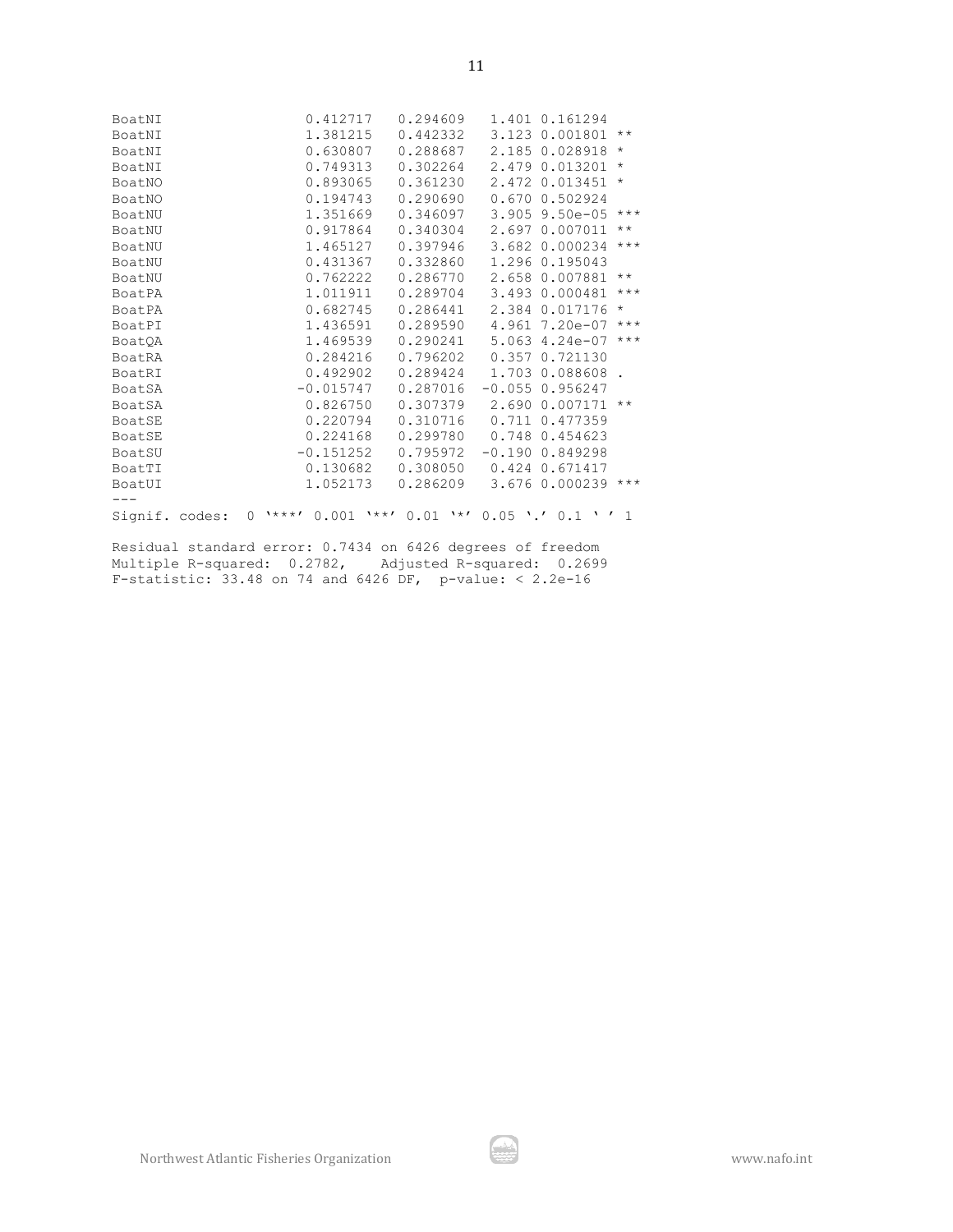### Uumannaq logline GLM (log-CPUE  $\sim$  intercept + Year + Month + Boat)

12

 $lm(formula = lcpue ~ Year + Month + Boat)$ Residuals: Min 1Q Median 3Q Max -4.6871 -0.2305 0.0215 0.2598 2.8324 Coefficients: Estimate Std. Error t value Pr(>|t|) (Intercept) 6.142703 0.068564 89.591 < 2e-16 \*\*\* Year2009 0.022732 0.036056 0.630 0.528409 Year2010 0.176050 0.035053 5.022 5.22e-07 \*\*\* Year2011 0.287609 0.032219 8.927 < 2e-16 \*\*\* Year2012 0.221426 0.030804 7.188 7.19e-13 \*\*\* Year2013 0.133372 0.029815 4.473 7.81e-06 \*\*\*<br>Year2014 0.257556 0.030257 8.512 < 2e-16 \*\*\* Year2014 0.257556 0.030257 Year2015 0.095825 0.030405 3.152 0.001630 \*\* Year2016 0.094745 0.030596<br>Month2 0.116288 0.089814 Month2 0.116288 0.089814 1.295 0.195443 Month3 0.050066 0.096495 0.519 0.603885 Month4 0.054850 0.094299 0.582 0.560814 Month5 0.066282 0.061929 1.070 0.284521 Month6 0.181431 0.059468 3.051 0.002289 \*\* Month7 0.308895 0.059062 5.230 1.74e-07 \*\*\* Month8 0.219421 0.059324 3.699 0.000218 \*\*\* Month9 0.139783 0.060017 2.329 0.019881 \* Month10 0.078647 0.059853 1.314 0.188888 Month11 -0.005903 0.062433 -0.095 0.924678 Month12 0.077353 0.068496 1.129 0.258803 BoatAA -0.143938 0.047576 -3.025 0.002491 \*\* BoatAA -0.207766 0.063470 -3.273 0.001067 \*\* BoatAA -0.255873 0.089593 -2.856 0.004302 \*\*<br>BoatAA -0.266115 0.084263 -3.158 0.001594 \*\* BoatAA -0.266115 0.084263 -3.158 0.001594 \*\* BoatAA -0.902250 0.087248 -10.341 < 2e-16 \*\*\* BoatAA -0.412467 0.080492 -5.124 3.06e-07 \*\*\* BoatAA  $-0.188800$   $0.077541$   $-2.435$   $0.014921$  \* BoatAG 0.028010 0.036829 0.761 0.446950 BoatAJ -0.183854 0.259446 -0.709 0.478568 BoatAK -1.596302 0.446799 -3.573 0.000355 \*\*\* BoatAK -0.480048 0.054750 -8.768 < 2e-16 \*\*\* BoatAK -0.254113 0.040782 -6.231 4.88e-10 \*\*\* BoatAN -0.201046 0.041128 -4.888 1.04e-06 \*\*\* BoatAN -0.082954 0.035378 -2.345 0.019061 \* BoatAN -0.282882 0.059656 -4.742 2.16e-06 \*\*\* BoatAN 0.014318 0.035338 0.405 0.685354 BoatAR -0.407916 0.159891 -2.551 0.010754 \* BoatBJ -0.222062 0.034988 -6.347 2.32e-10 \*\*\* BoatDO -0.043041 0.031911 -1.349 0.177446 BoatER -0.001915 0.063445 -0.030 0.975918 BoatGA -0.984218 0.226561 -4.344 1.42e-05 \*\*\* BoatIL -0.393676 0.226011 -1.742 0.081576 BoatIN -0.169846 0.032799 -5.178 2.29e-07 \*\*\* BoatIP -1.632807 0.138508 -11.789 < 2e-16 \*\*\* BoatJE -0.007458 0.051086 -0.146 0.883936 BoatJE -0.660010 0.115031 -5.738 9.97e-09 \*\*\* BoatJU -0.121662 0.084597 -1.438 0.150438 BoatJU -0.021773 0.035077 -0.621 0.534815 BoatJU -0.049691 0.258393 -0.192 0.847506<br>BoatKA -0.197322 0.054577 -3.615 0.000302 \*\*\* BoatKA -0.197322 0.054577 BoatKA -0.359179 0.042139 -8.524 < 2e-16 \*\*\*

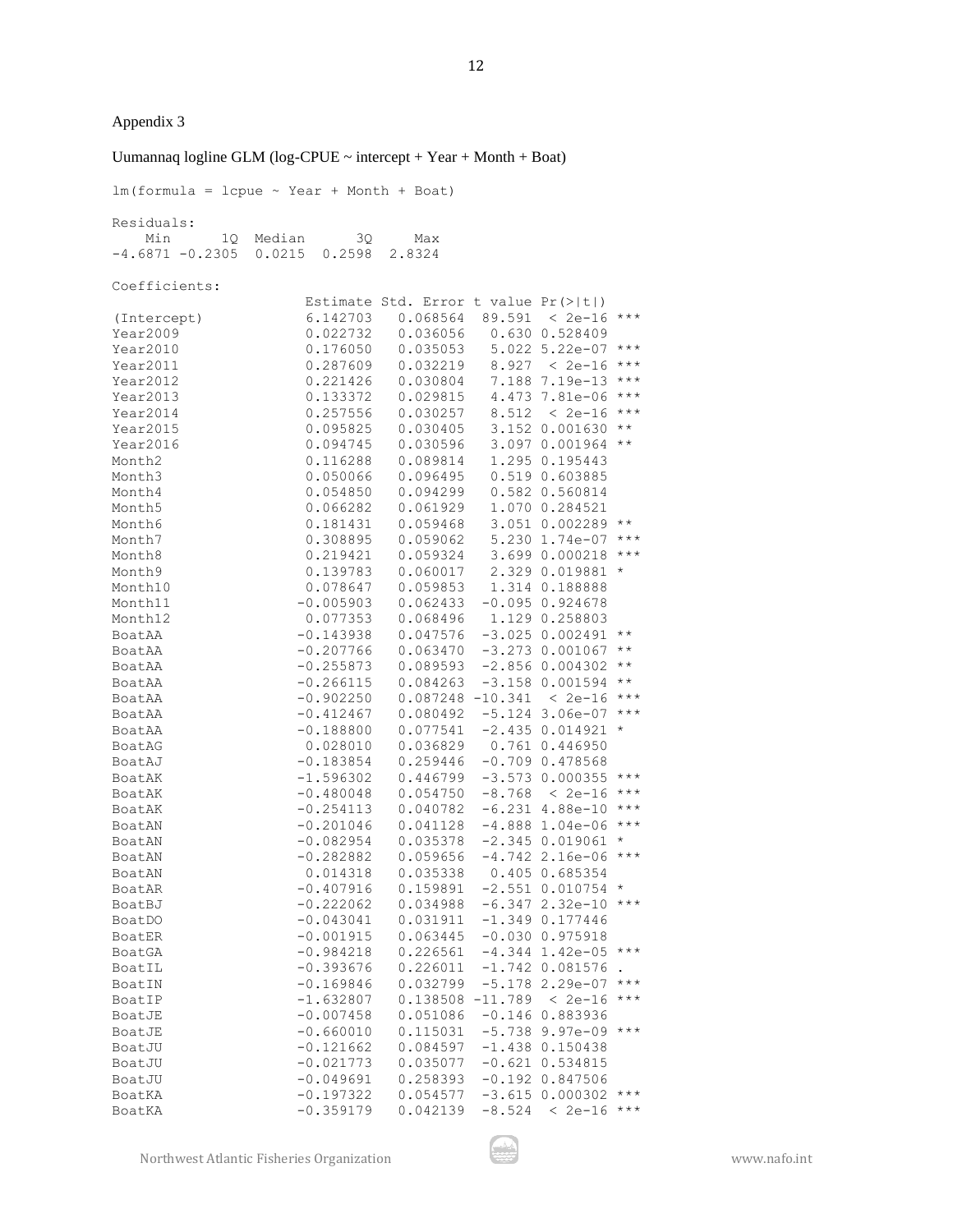| Northwest Atlantic Fisheries Organization |  |  |
|-------------------------------------------|--|--|
|                                           |  |  |

| BoatKA         | $-0.677071$                                                 | 0.446032                    | $-1.518$ 0.129059               |                     |
|----------------|-------------------------------------------------------------|-----------------------------|---------------------------------|---------------------|
| BoatKR         | $-0.260704$                                                 | 0.150859                    | $-1.728$ 0.084005               |                     |
| BoatKU         | $-0.622348$                                                 | 0.081345                    | $-7.651$ 2.24e-14 ***           |                     |
| BoatL.         | $-0.177010$                                                 | 0.078995                    | $-2.241$ 0.025070 *             |                     |
| BoatLA         | $-0.256973$                                                 | 0.170598                    | $-1.506$ 0.132029               |                     |
| BoatLA         | $-0.182744$                                                 | 0.036867                    | $-4.957$ 7.32e-07 ***           |                     |
| BoatLI         | 0.043569                                                    | 0.225451                    | 0.193 0.846765                  |                     |
| BoatM.         | $-0.453677$                                                 | 0.099812                    | $-4.545$ 5.57e-06               | $***$               |
| BoatMA         | $-0.393239$                                                 | 0.105869                    | $-3.714$ 0.000205               | $\star \star \star$ |
| BoatMA         | $-0.327221$                                                 | $0.032396 - 10.101 < 2e-16$ |                                 | $\star\star\star$   |
| BoatMI         | 0.195958                                                    | 0.131430  1.491  0.136010   |                                 |                     |
| BoatMI         | $-0.366063$                                                 | 0.114650                    | $-3.193$ 0.001414               | $\star\star$        |
| BoatMI         | $-0.515703$                                                 |                             | $0.089880 - 5.7389.97e-09$ ***  |                     |
| BoatNA         | $-0.945725$                                                 |                             | $0.126161 - 7.496 7.31e-14$ *** |                     |
| BoatNA         | 0.055601                                                    | 0.073700                    | 0.754 0.450625                  |                     |
| BoatNE         | $-0.302982$                                                 | 0.037209                    | $-8.143$ $4.48e-16$             | $***$               |
| BoatNI         | $-0.497363$                                                 | $0.045362 - 10.964 < 2e-16$ |                                 | $\star\star\star$   |
| BoatNI         | $-0.619271$                                                 | $0.159715 - 3.877 0.000106$ |                                 | $\star\star\star$   |
| BoatNI         | $-0.414736$                                                 | $0.159944 -2.593 0.009532$  |                                 | $\star\star$        |
| BoatNI         | 0.685041                                                    | 0.137192                    | 4.993 6.07e-07 ***              |                     |
| BoatNI         | $-0.389458$                                                 | 0.056617                    | $-6.879$ 6.52e-12               | $\star\star\star$   |
| BoatNO         | $-0.722016$                                                 | 0.114051                    | $-6.331$ 2.58e-10               | $\star\star\star$   |
| BoatNO         | $-0.297244$                                                 | 0.039584                    | $-7.509$ 6.63e-14               | $***$               |
| BoatNU         | 0.052061                                                    | 0.061775                    | 0.843 0.399387                  |                     |
| BoatNU         | $-0.299281$                                                 | 0.096529                    | $-3.100 0.001939$               | $\star\star$        |
| BoatNU         | $-0.184666$                                                 | 0.131394                    | $-1.405$ 0.159934               |                     |
| BoatNU         | $-0.313178$                                                 | 0.068050                    | $-4.602$ 4.25e-06               | $\star\star\star$   |
| <b>BoatOV</b>  | $-0.606816$                                                 | 0.170332                    | $-3.563$ 0.000370               | $***$               |
| BoatPA         | $-0.506034$                                                 | 0.090906                    | $-5.5672.69e-08$                | $\star\star\star$   |
| BoatPA         | $-0.243490$                                                 | 0.170494                    | $-1.428$ 0.153292               |                     |
| BoatPI         | 0.178947                                                    | 0.170370                    | 1.050 0.293593                  |                     |
| BoatPI         | $-0.572575$                                                 | $0.055772 - 10.266 < 2e-16$ |                                 | $***$               |
| BoatQA         | $-0.180190$                                                 | 0.258420                    | $-0.6970.485653$                |                     |
| BoatQA         | $-0.261856$                                                 | 0.032590                    | $-8.035$ 1.08e-15 ***           |                     |
| BoatQI         | $-0.049288$                                                 | 0.033082                    | $-1.490$ 0.136299               |                     |
| <b>BoatRE</b>  | $-0.166690$                                                 | 0.067294                    | $-2.477$ 0.013269 *             |                     |
| BoatSA         | $-0.283980$                                                 | 0.040501                    | $-7.012$ 2.56e-12               | $\star\star\star$   |
| BoatSA         | $-0.119902$                                                 | 0.060005                    | $-1.998$ 0.045729               | $\star$             |
| <b>BoatSO</b>  | $-0.527218$                                                 | 0.054559                    | $-9.663 < 2e-16$ ***            |                     |
| BoatSU         | $-0.763616$                                                 | 0.316051                    | $-2.416$ 0.015710 *             |                     |
| BoatTU         | $-0.161302$                                                 | 0.445854                    | $-0.362$ 0.717525               |                     |
| BoatUI         | 0.200033                                                    | 0.150817                    | 1.326 0.184769                  |                     |
| BoatUL         | $-0.041820$                                                 | 0.034128                    | $-1.225$ 0.220468               |                     |
| $---$          |                                                             |                             |                                 |                     |
| Signif. codes: | $0 \rightarrow***$ ' 0.001 '**' 0.01 '*' 0.05 '.' 0.1 ' ' 1 |                             |                                 |                     |

Residual standard error: 0.4448 on 7608 degrees of freedom

Multiple R-squared: 0.1946, Adjusted R-squared: 0.1848 F-statistic: 19.77 on 93 and 7608 DF, p-value: < 2.2e-16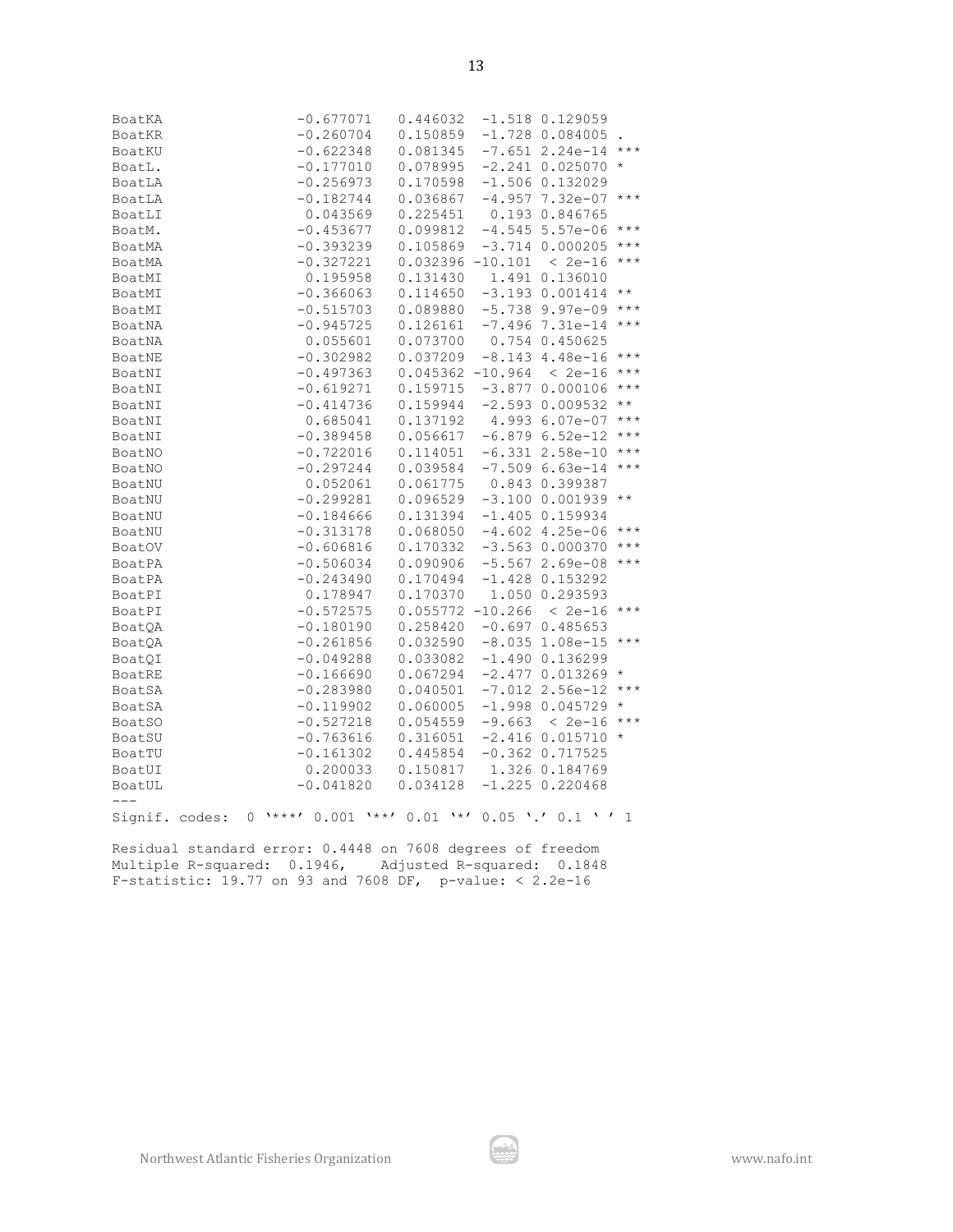#### Uumannaq gillnet GLM (log-CPUE  $\sim$  intercept + Year + Month + Boat)

 $lm(formula = lcpue ~ vlear + Month + Boat)$ Residuals: Min 1Q Median 3Q Max -1.94906 -0.21063 0.03508 0.24681 1.35888 Coefficients: Estimate Std. Error t value Pr(>|t|) (Intercept) 4.6351016 0.1822751 25.429 < 2e-16 \*\*\* Year2012 -0.1787521 0.0539350 -3.314 0.000958 \*\*\* Year2013 0.0229011 0.0552214 0.415 0.678455 Year2014 -0.0089749 0.0579845 -0.155 0.877030 Year2015 -0.0192295 0.0599816 -0.321 0.748599 Year2016 -0.1004988 0.0898378 -1.119 0.263595 Month2 -0.0337541 0.0383502 -0.880 0.379023 Month3 -0.3100100 0.1486910 -2.085 0.037372 \* Month4 -0.1267213 0.0790501 -1.603 0.109293 Month11 -0.0965312 0.0561293 -1.720 0.085830 Month12 -0.0392808 0.0567669 -0.692 0.489146 BoatAA -0.3381739 0.2157306 -1.568 0.117350 BoatAG -0.0294177 0.1858371 -0.158 0.874259 BoatAN -0.9632264 0.2165586 -4.448 9.82e-06 \*\*\* BoatAN 0.0003269 0.1818792 0.002 0.998566 BoatAN -0.4404873 0.2263957 -1.946 0.052024 . BoatAN 0.0523983 0.4469302 0.117 0.906697 BoatAN -0.4980916 0.2110360 -2.360 0.018487 \* BoatBJ -0.8454099 0.2548420 -3.317 0.000947 \*\*\* BoatDO -0.3834612 0.1912128 -2.005 0.045233 \* BoatIN -0.7572235 0.1971346 -3.841 0.000131 \*\*\* BoatJU -0.2754409 0.1859675 -1.481 0.138941 BoatKA -0.6248246 0.2972340 -2.102 0.035833 \* BoatKA -0.1978747 0.2162920 -0.915 0.360528 BoatKR -0.0538514 0.2326021 -0.232 0.816968 BoatLA -0.1376129 0.1923422 -0.715 0.474521 BoatM. -0.4386331 0.2110383 -2.078 0.037965 \* BoatMA -0.3139142 0.1930784 -1.626 0.104352 BoatNA -0.5419496 0.2717020 -1.995 0.046398 \* BoatNE -0.6612467 0.2265449 -2.919 0.003606 \*\* BoatNO -0.0486940 0.1850214 -0.263 0.792475 BoatNU -0.5366553 0.2461119 -2.181 0.029490 \* BoatNU -0.9808081 0.2461119 -3.985 7.32e-05 \*\*\* BoatNU -0.2154533 0.1976535 -1.090 0.275995 BoatOV -0.1164647 0.2477916 -0.470 0.638467 BoatQA -0.1844657 0.1906060 -0.968 0.333425<br>BoatQI 0.0470169 0.1842389 0.255 0.798634 BoatQI 0.0470169 0.1842389 BoatRE -0.1221052 0.2110360 -0.579 0.563012 BoatSA -0.4222325 0.2058160 -2.052 0.040522 BoatUL -0.3318163 0.1853420 -1.790 0.073760 . --- Signif. codes: 0 '\*\*\*' 0.001 '\*\*' 0.01 '\*' 0.05 '.' 0.1 ' ' 1 Residual standard error: 0.4051 on 856 degrees of freedom Multiple R-squared: 0.2735, Adjusted R-squared: 0.2404

F-statistic: 8.265 on 39 and 856 DF, p-value: < 2.2e-16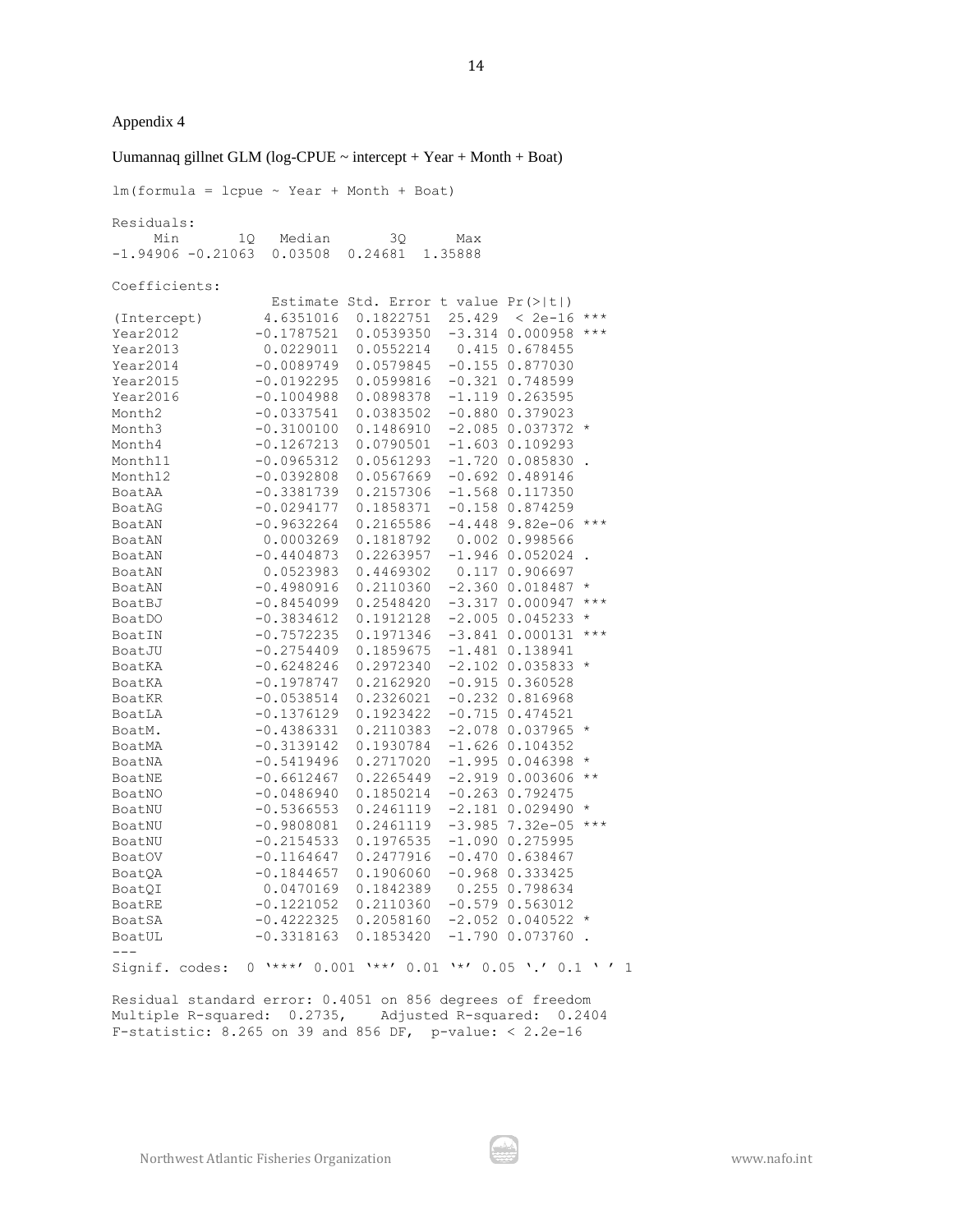#### Upernavik longline GLM (log-CPUE  $\sim$  intercept + Year + Month + Boat)

 $lm(formula = lcpue ~ Year + Month + Boat)$ Residuals: Min 1Q Median 3Q Max -7.4958 -0.2681 0.0364 0.3140 2.7628 Coefficients: Estimate Std. Error t value Pr(>|t|) (Intercept) 6.8829624 0.0528817 130.158 < 2e-16 \*\*\* Year2008 -0.0595575 0.0178629 -3.334 0.000857 \*\*\* Year2009 -0.0209042 0.0192994 -1.083 0.278756 Year2010 -0.1331272 0.0178827 -7.444 1.02e-13 \*\*\* Year2011 -0.2395318 0.0181160 -13.222 < 2e-16 \*\*\* Year2012 -0.0227983 0.0184569 -1.235 0.216767 Year2013 -0.1375537 0.0201499 -6.827 8.98e-12 \*\*\* Year2014 -0.0643495 0.0192513 -3.343 0.000832 \*\*\*  $Year2015$  -0.2321427 0.0232282 -9.994 < 2e-16 \*\*\*<br> $Year2016$  -0.2305738 0.0243354 -9.475 < 2e-16 \*\*\* Year2016 -0.2305738 0.0243354 -9.475 < 2e-16 \*\*\* Month2 -0.3131357 0.0683134 -4.584 4.60e-06 \*\*\* Month3 -0.9431929 0.1092464 -8.634 < 2e-16 \*\*\* Month4 -0.5726135 0.1005688 -5.694 1.26e-08 \*\*\* Month5 -0.5512018 0.0509494 -10.819 < 2e-16 \*\*\* Month6 -0.4798405 0.0480223 -9.992 < 2e-16 \*\*\* Month7 -0.1919731 0.0475051 -4.041 5.34e-05 \*\*\* Month8 -0.1842935 0.0473713 -3.890 0.000100 \*\*\* Month9 -0.3118615 0.0473600 -6.585 4.68e-11 \*\*\* Month10 -0.2460836 0.0476605 -5.163 2.45e-07 \*\*\* Month11 -0.1847333 0.0481433 -3.837 0.000125 \*\*\* Month12 -0.1194033 0.0609840 -1.958 0.050252 . BoatA- -0.3524636 0.0596945 -5.904 3.60e-09 \*\*\* BoatAA 0.0154902 0.1076326 0.144 0.885568 BoatAA -0.8662874 0.5337295 -1.623 0.104589 BoatAA -0.1168791 0.0584701 -1.999 0.045628 \* BoatAA -0.0136584 0.0309865 -0.441 0.659373 BoatAA -0.0290399 0.5337295 -0.054 0.956610 BoatAA -1.6203922 0.1091633 -14.844 < 2e-16 \*\*\* BoatAA 0.0613412 0.0579582 1.058 0.289901 BoatAG -0.2542462 0.0445580 -5.706 1.18e-08 \*\*\* BoatAK -0.6331887 0.3088882 -2.050 0.040389 \* BoatAN -0.3282594 0.0336418 -9.757 < 2e-16 \*\*\* BoatAN 0.0728385 0.0410387 1.775 0.075936 . BoatAN -0.0961987 0.0657596 -1.463 0.143516 BoatAN 0.0937609 0.0436649 2.147 0.031784 \* BoatAN 0.1217877 0.0568761 2.141 0.032265 \* BoatAN -0.3110552 0.1707399 -1.822 0.068501 .<br>BoatAN 0.0366738 0.0682397 0.537 0.590980 BoatAN 0.0366738 0.0682397 BoatAN 0.0371966 0.0514358 0.723 0.469588 BoatAP 0.2339537 0.0831534 2.814 0.004906 \*\* BoatAQ 0.2903917 0.0332385 8.737 < 2e-16 \*\*\* BoatAQ -0.0434226 0.0517109 -0.840 0.401077 BoatAR -0.2669360 0.1637019 -1.631 0.102988<br>BoatAR 0.2209298 0.0386977 5.709 1.15e-08 \*\*\* BoatAR 0.2209298 0.0386977 BoatAR -0.5251063 0.0573892 -9.150 < 2e-16 \*\*\* BoatAR 0.1720735 0.0411460 4.182 2.90e-05 \*\*\* BoatBJ -0.3404001 0.1038853 -3.277 0.001052 \*\* BoatCO -1.3571700 0.0771271 -17.597 < 2e-16 \*\*\* BoatDO -0.1340077 0.0604859 -2.216 0.026737 \* BoatEL 0.1215836 0.0383799 3.168 0.001538 \*\* BoatER -0.0003527 0.0403605 -0.009 0.993027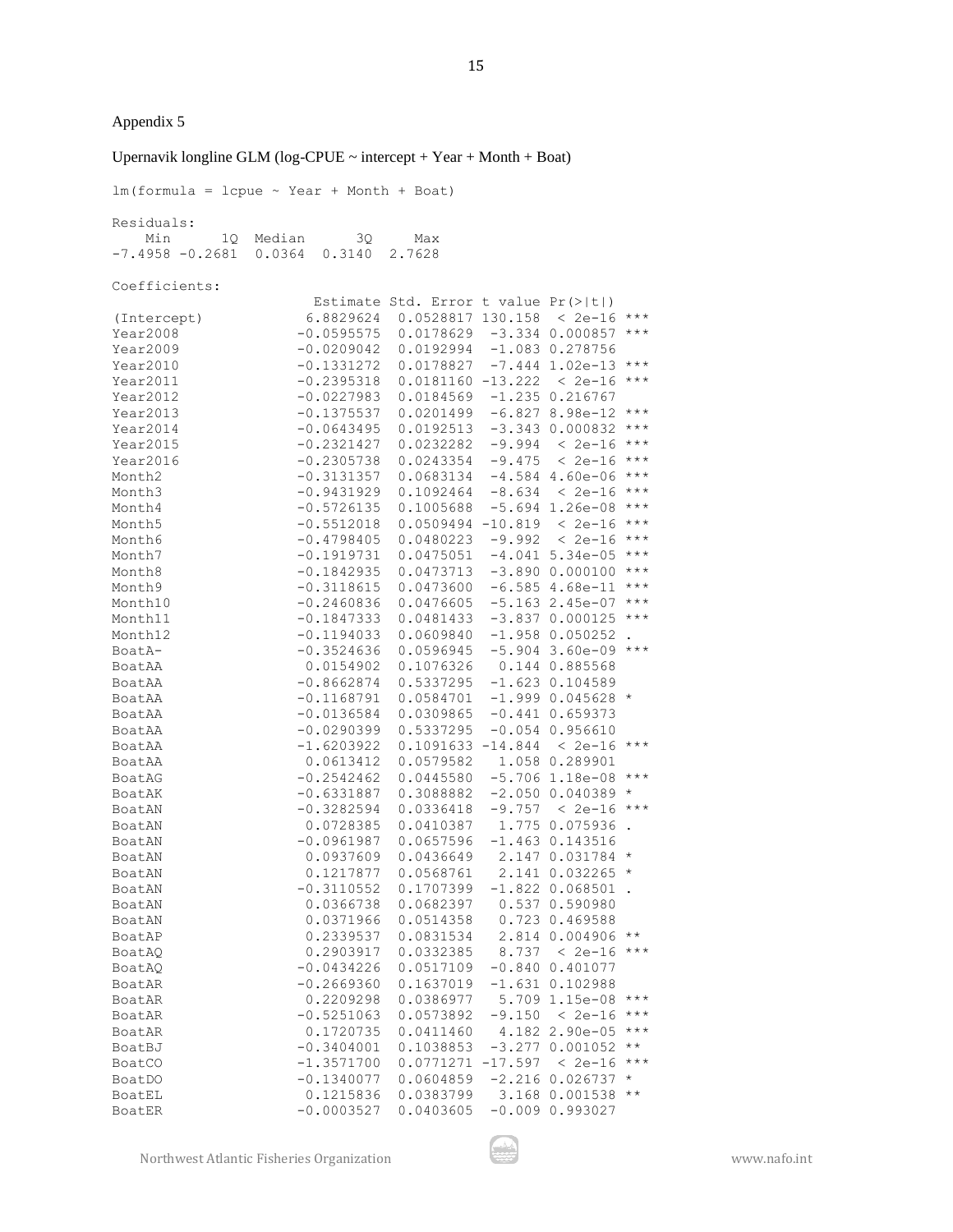| <b>BoatER</b> | 0.2628888    | 0.1448516                   |          | 1.815 0.069559.              |                   |
|---------------|--------------|-----------------------------|----------|------------------------------|-------------------|
| BoatHA        | $-0.0551241$ | 0.0588839                   |          | $-0.936$ $0.349209$          |                   |
| BoatHA        | 0.3223268    | 0.0289762                   |          | $11.124 \div 2e-16 \times x$ |                   |
|               | 0.1878483    | 0.0294742                   |          | $6.373$ 1.90e-10 ***         |                   |
| BoatHI        |              |                             |          |                              |                   |
| BoatIN        | $-0.0321933$ | 0.0507179                   |          | $-0.635 0.525598$            |                   |
| BoatIP        | $-0.6601789$ | 0.0715668                   |          | $-9.225 < 2e-16$ ***         |                   |
| BoatJE        | 0.2623073    | 0.0728230                   |          | 3.602 0.000317               | $***$             |
| BoatJE        | $-0.3106619$ | 0.2403249                   |          | $-1.293$ 0.196140            |                   |
| BoatJU        | $-0.1129793$ | 0.0376742                   |          | $-2.999 0.002714$ **         |                   |
| BoatJU        | $-0.0989997$ | 0.0440394                   |          | $-2.248$ 0.024590            | $\star$           |
| BoatJU        | $-0.2905350$ | 0.1450256                   |          | $-2.003$ 0.045156 *          |                   |
|               | $-0.5555057$ | 0.0648278                   |          |                              |                   |
| BoatJU        |              |                             |          | $-8.569 < 2e-16$ ***         |                   |
| BoatKA        | $-0.1693499$ | 0.1445141                   |          | $-1.172$ 0.241270            |                   |
| BoatKA        | $-0.0283427$ | 0.0404637                   |          | $-0.700$ 0.483657            |                   |
| BoatKA        | $-0.7659231$ | 0.3087047                   |          | $-2.481$ 0.013107 *          |                   |
| BoatKL        | 0.0457624    | 0.0293609                   |          | 1.559 0.119104               |                   |
| BoatKU        | $-0.0279218$ | 0.0836758                   |          | $-0.334$ $0.738618$          |                   |
| BoatKU        | $-0.5646102$ | 0.1167492                   |          | $-4.836$ 1.34e-06 ***        |                   |
| BoatL.        | 0.2201426    | 0.0834821                   |          | 2.637 0.008371 **            |                   |
| BoatLA        | 0.1346110    | 0.2032554 0.662 0.507803    |          |                              |                   |
|               |              |                             |          |                              |                   |
| BoatLA        | 0.1489505    | 0.0564134                   |          | 2.640 0.008290               | $\star$ $\star$   |
| BoatLY        | $-1.4005780$ | 0.1401724                   |          | $-9.992 < 2e-16$ ***         |                   |
| BoatM.        | $-0.0152789$ | 0.1093678                   |          | $-0.140$ $0.888897$          |                   |
| BoatMA        | $-0.2637559$ | 0.0302431                   |          | $-8.721 < 2e-16$ ***         |                   |
| BoatMA        | $-0.8575457$ | 0.1400154                   |          | $-6.125$ 9.28e-10 ***        |                   |
| BoatMA        | 0.0068061    | 0.1166717                   |          | 0.058 0.953482               |                   |
| BoatMA        | $-1.1697777$ | 0.5337803                   |          | $-2.191$ 0.028429 *          |                   |
|               |              |                             |          |                              |                   |
| BoatMI        | 0.0565438    | 0.0353284                   |          | 1.601 0.109501               |                   |
| BoatNA        | 0.3915563    | 0.0396408                   |          | 9.878 < 2e-16 ***            |                   |
| BoatNA        | 0.3295473    | 0.1020933                   |          | 3.228 0.001249               | $\star\star$      |
| BoatNA        | 0.1001280    | 0.0291066                   |          | 3.440 0.000583               | $***$             |
| BoatNE        | 0.5486370    | 0.2401769                   |          | 2.284 0.022365               | $\star$           |
| BoatNI        | $-0.5605328$ | 0.0563265                   |          | $-9.951 < 2e-16$ ***         |                   |
| BoatNI        | 0.0432280    | 0.0743601                   |          | 0.581 0.561023               |                   |
| BoatNI        | 0.2008120    | 0.0320296                   |          | $6.270$ 3.70e-10 ***         |                   |
|               |              |                             |          |                              |                   |
| BoatNI        | $-0.2340724$ | 0.0284039                   |          | $-8.241 < 2e-16$ ***         |                   |
| BoatNI        | $-0.0584961$ | 0.2397740                   |          | $-0.244$ $0.807262$          |                   |
| BoatNI        | 0.4590037    | 0.0623661                   |          | 7.360 1.92e-13 ***           |                   |
| BoatNI        | $-0.1911134$ | 0.0299317                   |          | $-6.385$ 1.76e-10 ***        |                   |
| BoatNO        | $-0.4530357$ | 0.1218753                   |          | $-3.717$ 0.000202            | $***$             |
| BoatNO        | 0.0363694    | 0.0472161                   |          | 0.770 0.441146               |                   |
| BoatNU        | 0.3816253    | 0.0701912                   |          | 5.437 5.49e-08 ***           |                   |
| BoatNU        | $-0.3544460$ | $0.0303794 -11.667 < 2e-16$ |          |                              | $\star\star\star$ |
|               |              |                             |          |                              | $\star$ $\star$   |
| BoatNU        | -0.1449716   | $0.0461523 -3.141 0.001686$ |          |                              |                   |
| BoatNU        | $-0.2688073$ | 0.1040034                   |          | $-2.585$ 0.009757 **         |                   |
| BoatOL        | $-0.0829104$ | 0.0788243                   |          | $-1.052$ 0.292888            |                   |
| BoatPA        | $-0.0942308$ | 0.3087637                   |          | $-0.305$ 0.760227            |                   |
| BoatPI        | 0.1564798    | 0.0572786                   |          | 2.732 0.006303               | $\star\star$      |
| BoatPI        | $-0.4463365$ | 0.0665726                   |          | $-6.705$ 2.08e-11            | $***$             |
| BoatQA        | $-0.1296222$ | 0.1191475                   |          | $-1.088$ 0.276648            |                   |
| BoatQI        | 0.0243494    | 0.0398515                   |          | 0.611 0.541205               |                   |
| BoatQU        | 0.0957126    | 0.1400776                   |          | 0.683 0.494437               |                   |
|               |              | 0.2679446                   |          |                              |                   |
| BoatRA        | $-0.5762750$ |                             |          | $-2.151$ 0.031511            | $\star$           |
| BoatRE        | 0.0280272    | 0.0485121                   |          | 0.578 0.563449               |                   |
| BoatSA        | $-0.0835451$ | 0.2190820                   |          | $-0.381$ 0.702954            |                   |
| BoatSU        | 0.2535652    | 0.3777137                   |          | 0.671 0.502028               |                   |
| BoatSV        | $-0.8388525$ | 0.1320909                   |          | $-6.351$ 2.20e-10            | $***$             |
| BoatTH        | $-0.0939213$ | 0.1400170                   |          | $-0.671$ $0.502366$          |                   |
| BoatTI        | $-0.8088721$ | 0.3777129                   |          | $-2.142$ 0.032247            | $\star$           |
| BoatTU        | $-0.2847762$ | 0.0291598                   | $-9.766$ | $< 2e-16$                    | $\star\star\star$ |
|               |              |                             |          |                              | $\star\star\star$ |
| BoatTU        | 0.3964217    | 0.0302384                   | 13.110   | $< 2e-16$                    |                   |
| BoatTU        | 0.5143746    | 0.3212887                   |          | 1.601 0.109401               |                   |
| BoatUL        | $-0.4362283$ | 0.1251761                   |          | $-3.485$ 0.000493            | $***$             |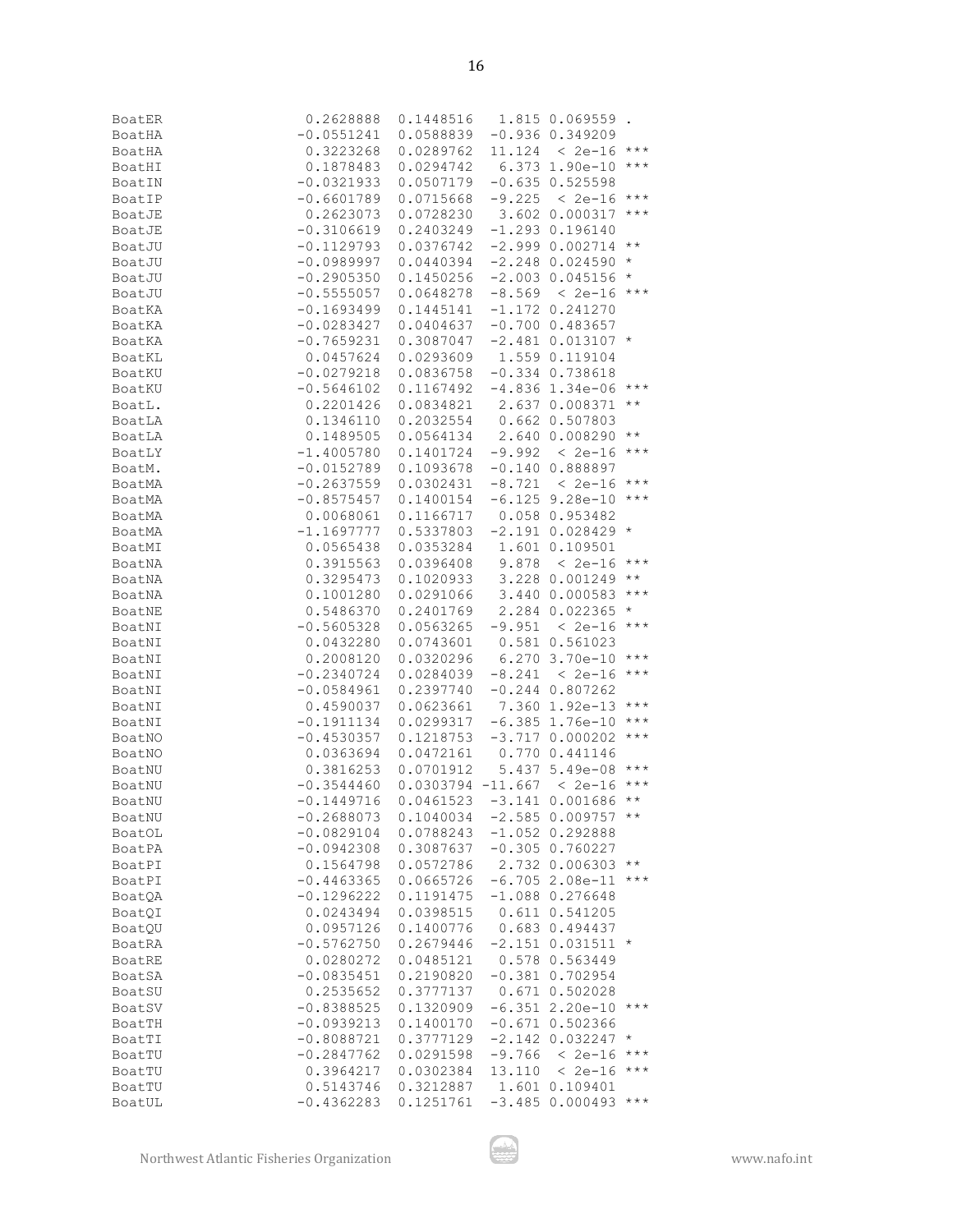| BoatUL<br>BoatUU                                                                                                      | 0.1110331  0.0897567  1.237  0.216087<br>$-0.0857511$ 0.0569370 $-1.506$ 0.132067 |  |  |
|-----------------------------------------------------------------------------------------------------------------------|-----------------------------------------------------------------------------------|--|--|
|                                                                                                                       |                                                                                   |  |  |
| Signif. codes: 0 '***' 0.001 '**' 0.01 '*' 0.05 '.' 0.1 '' 1                                                          |                                                                                   |  |  |
| Residual standard error: 0.5328 on 17771 degrees of freedom<br>Multiple R-squared: 0.2476, Adjusted R-squared: 0.2427 |                                                                                   |  |  |

F-statistic: 50.84 on 115 and 17771 DF, p-value: < 2.2e-16